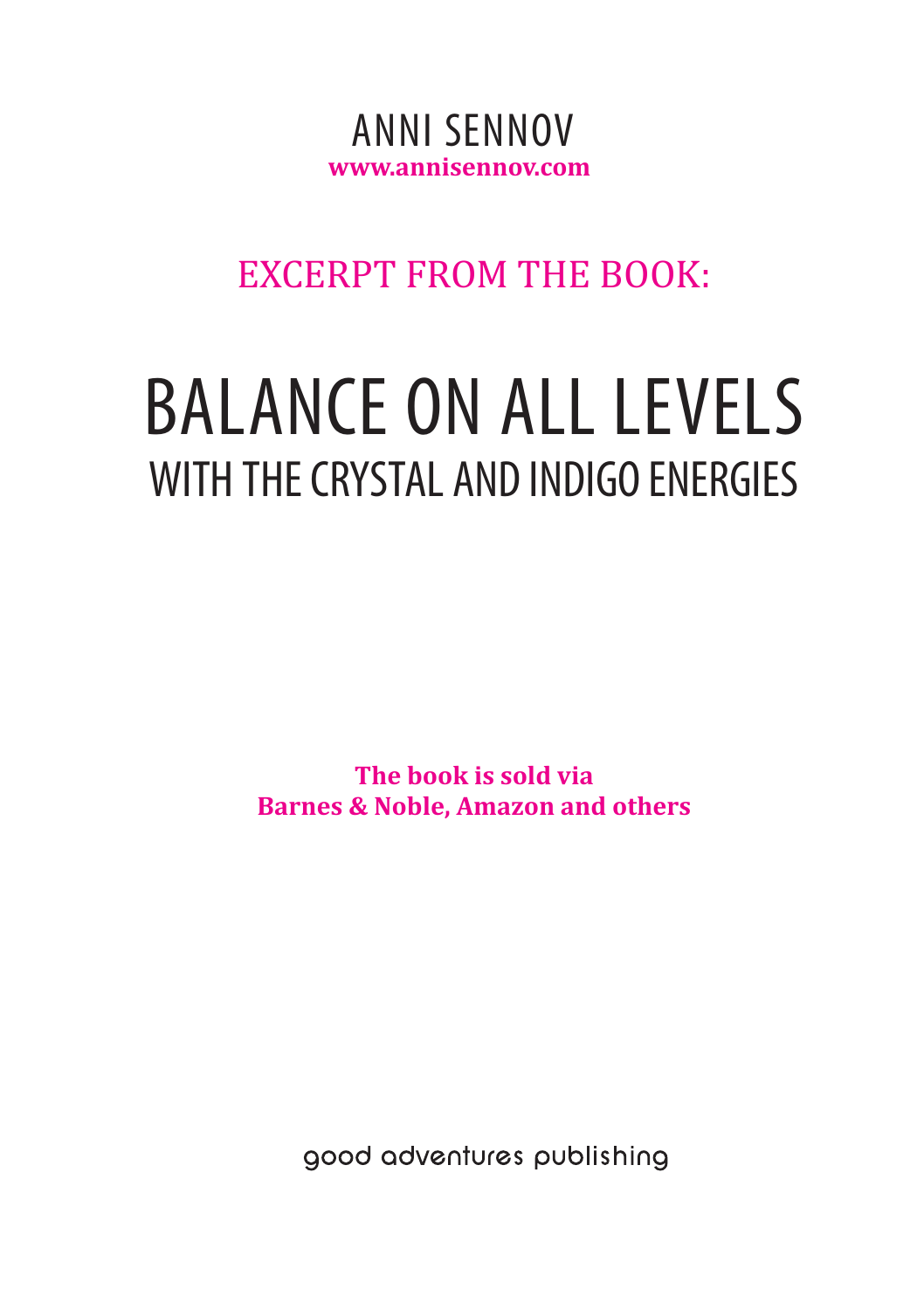#### **Balance on All Levels with the Crystal and Indigo Energies**

©2016, Anni Sennov and Good Adventures Publishing First edition, second impression Set with Cambria Layout: Anni Sennov – www.good-adventures.dk Cover design: Michael Bernth – www.monovoce.dk Cover photo: Pata Degerman Author photo: Lisbeth Hjort – www.lisbethhjort.dk

Original title(s) in Danish: *"Balance på alle planer"* and *"Krystalbørn, Indigobørn & Fremtidens voksne"* Translated into English by: David Tugwell Proofread by: Sue Jonas Dupuis

Photographic, mechanical or other reproduction of this book or parts thereof is not permitted under applicable Danish copyright law.

ISBN 978-87-92549-70-9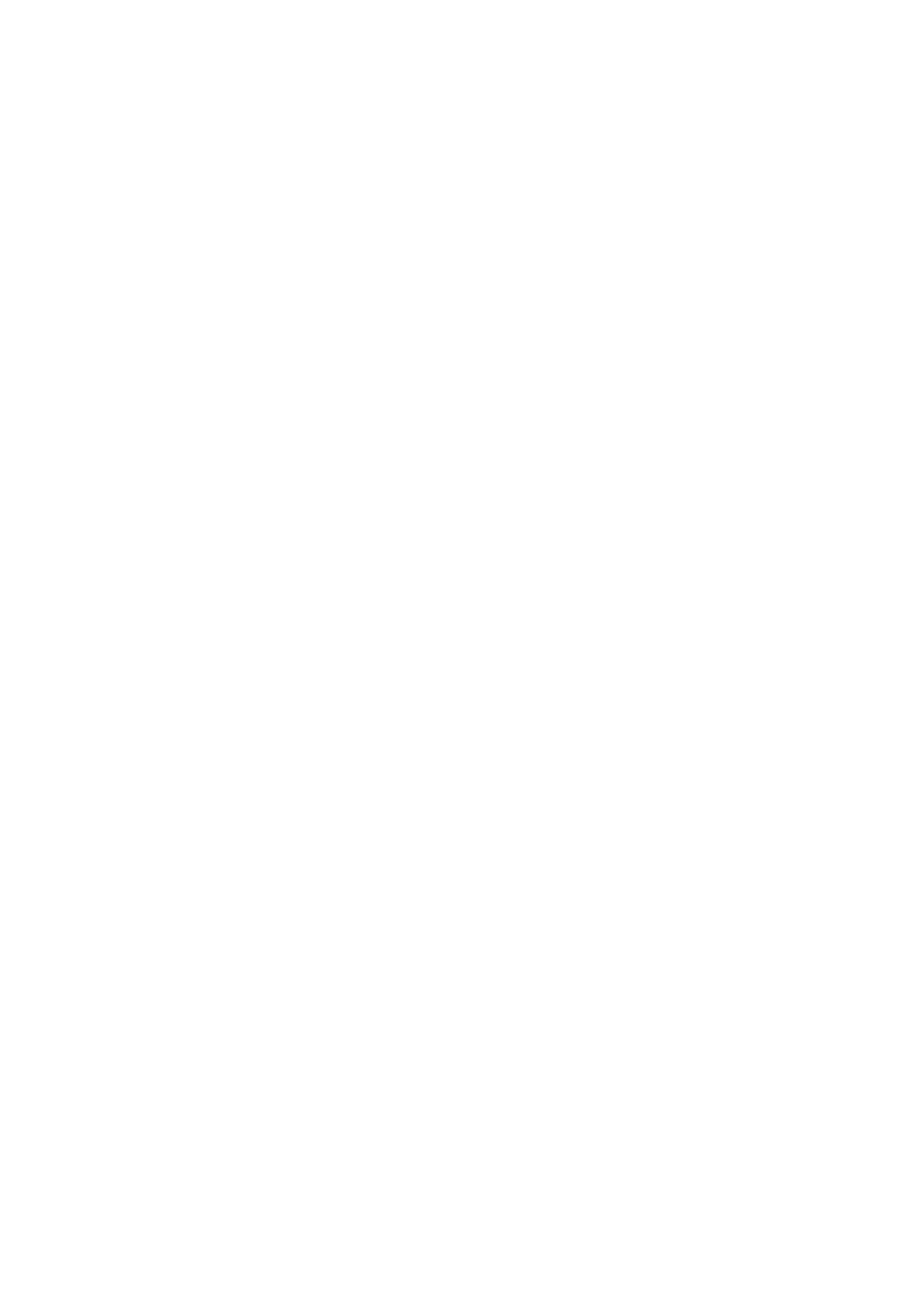### **Notice**

Although the author and publisher have made every effort to ensure the accuracy and completeness of information contained in this book, we assume no responsibility for errors, inaccuracies, omissions, or any inconsistency herein. Any offence caused to people, places, or organizations is unintentional.

Readers should use their own judgment or consult a holistic medical expert or their personal physician for specific applications to their individual problems.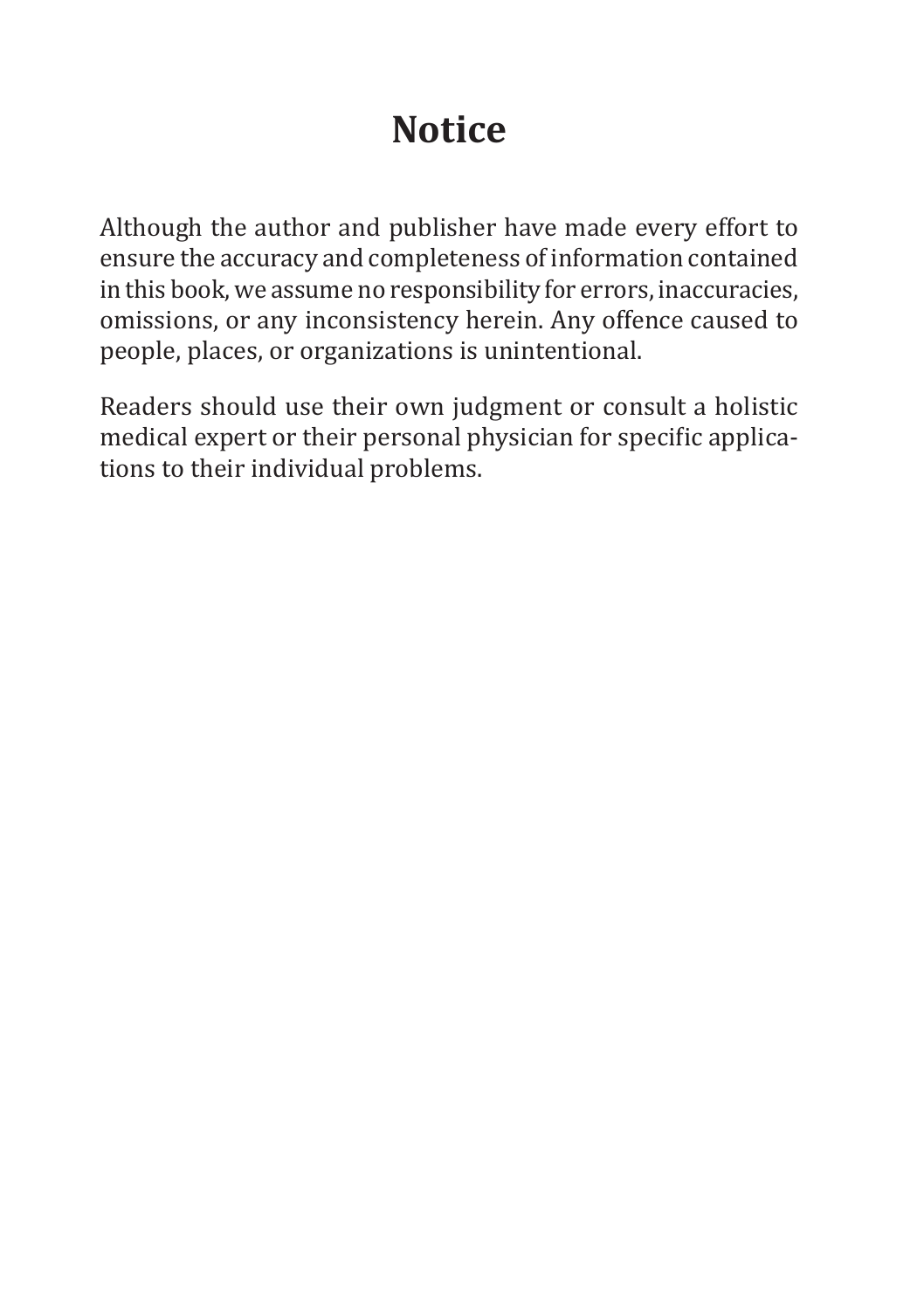### **Contents**

| <b>Introduction</b>                                | 11 |
|----------------------------------------------------|----|
| The Story Behind AuraTransformation™               | 12 |
| <b>Where Are We Going?</b>                         | 15 |
| <b>The New Time Energy</b>                         | 19 |
| <b>Indigo Children</b>                             | 22 |
| The Indigo Aura and the Balance Body               | 24 |
| <b>Crystal Children</b>                            | 27 |
| 2009 - Pure Crystal Individual Children are Born   | 27 |
| 2012-13 - Pure Crystal Children are Born           | 27 |
| <b>Cosmic Sources and Energy Copying</b>           | 28 |
| The Transition from the Indigo to the Crystal Aura | 31 |
| The Characteristics of Crystal Children            | 32 |
| Fire Children with Pure Willpower                  | 33 |
| Crystal Children and their Parents                 | 35 |
| The Way to Say Goodbye                             | 37 |
| The New Children and Health                        | 37 |
| Crystal Children versus Indigo Children            | 40 |
| <b>Transition Children</b>                         | 44 |
| 1992-94                                            | 44 |
| 1987-91                                            | 45 |
| <b>Consciousness Expansion</b>                     | 47 |
| The Influx of New Energies                         | 47 |
| You Must Help the Development Yourself             | 50 |
| New Healing Methods for Personal Growth            | 52 |
| When is it Time for Consciousness Transformation?  | 53 |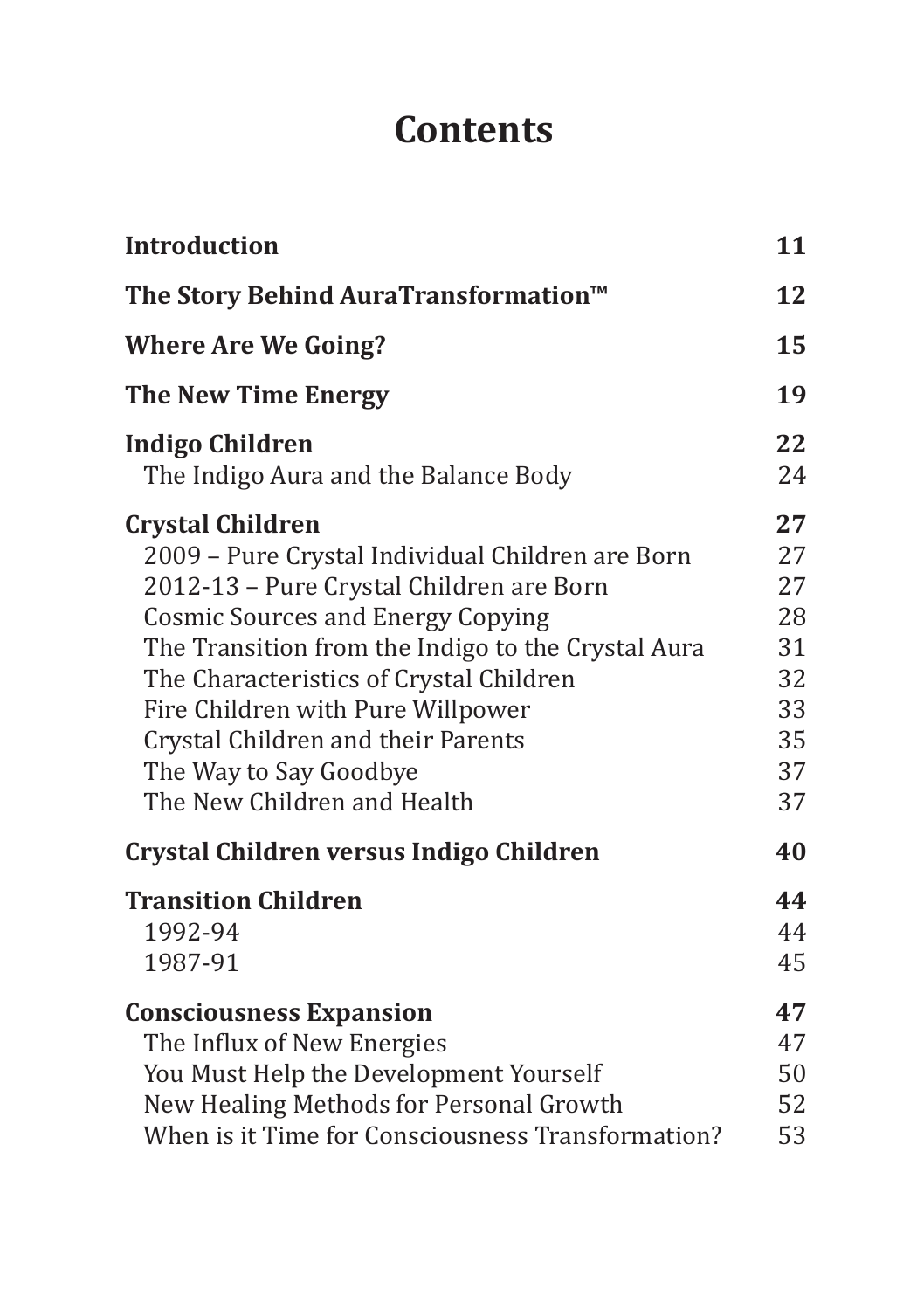| Healing                                                   | 55 |
|-----------------------------------------------------------|----|
| AuraTransformation <sup>™</sup> is More than Just Healing | 56 |
| AuraTransformation™                                       | 58 |
| What is an AuraTransformation <sup>™?</sup>               | 58 |
| Who needs an AuraTransformation <sup>™</sup> ?            | 62 |
| People born before 1987                                   | 63 |
| Young People and Adults Born 1987-1991                    | 63 |
| Young People Born 1992-1994                               | 64 |
| Children and Young People Born 1995-2003                  | 64 |
| Children Born 2004-2008                                   | 64 |
| Children Born 2009-2012                                   | 65 |
| Children Born from 2013 Onwards                           | 65 |
| When is it not Advisable to be Aura-transformed?          | 65 |
| What happens during an AuraTransformation <sup>™?</sup>   | 66 |
| How Quickly do you Respond to your AuraTrans-             |    |
| formation <sup>™?</sup>                                   | 70 |
| <b>The Three Aura Structures</b>                          | 72 |
| The Soul Aura                                             | 73 |
| The Indigo Aura                                           | 77 |
| The Crystal Aura                                          | 80 |
| <b>Integration of New Strong Energy Focus Points</b>      | 82 |
| <b>Expanding Awareness</b>                                | 83 |
| Karma                                                     | 85 |
| The Mental Library                                        | 86 |
| <b>Consciousness Blocking</b>                             | 87 |
| <b>Attraction and Boundary Setting</b>                    | 88 |
| <b>Intuition and Wholeness</b>                            | 89 |
| <b>Facts about the New Aura</b>                           | 91 |
| <b>Physical Changes</b>                                   | 93 |
| The Physical Body                                         | 93 |
| Health                                                    | 93 |
| Sex and Vitality                                          | 95 |
|                                                           |    |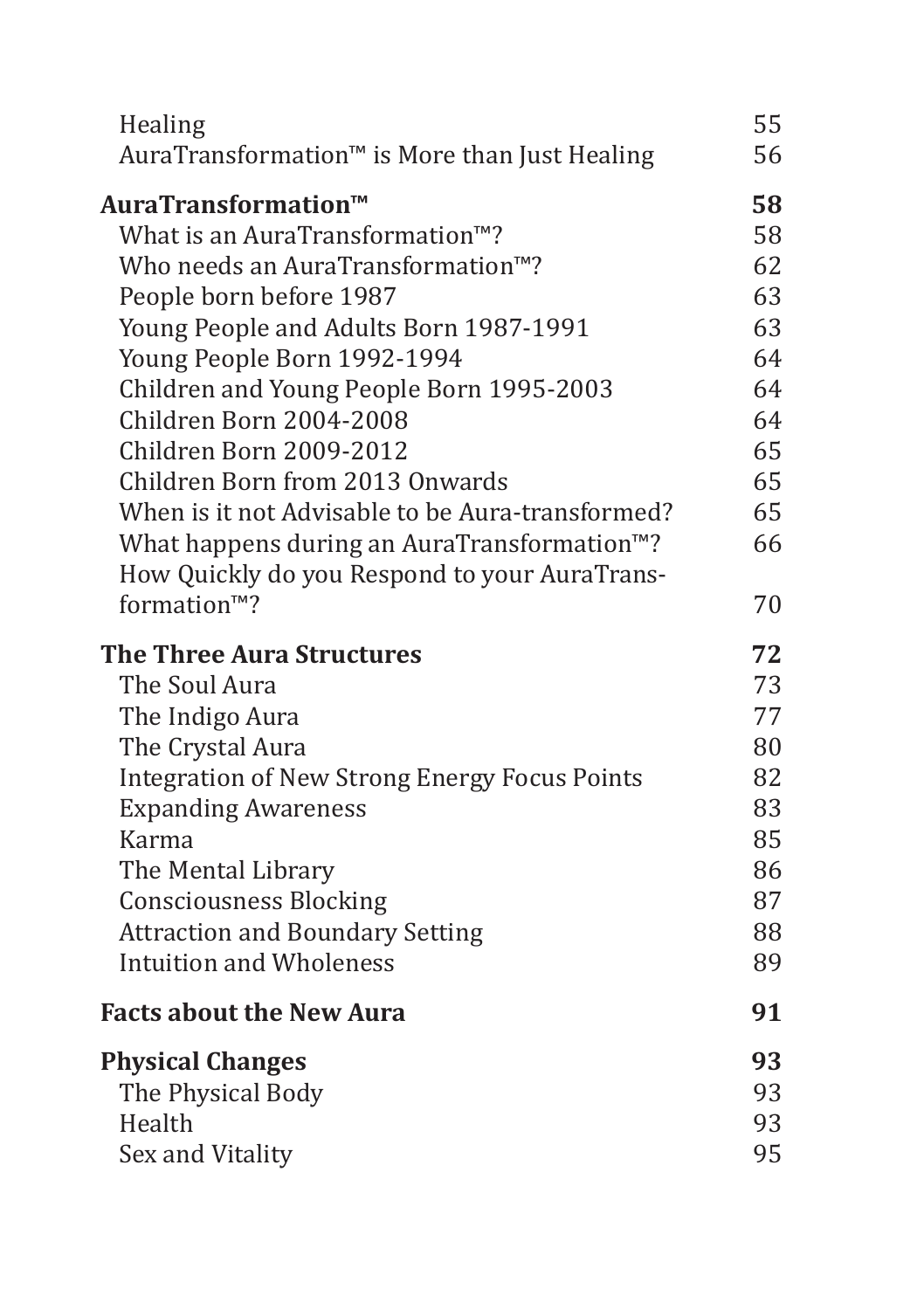| Rediscovering your True Self<br>96<br>97<br>Consciousness<br><b>Balance and Intuition</b><br>98<br>Manifestation Power and Materialization Power<br>98<br>99<br><b>Boundary Setting</b><br>100<br>Sense of Justice<br>Sense of Freedom<br>102<br>103<br>Joy<br>103<br>Temperament<br>Radiance<br>105<br>105<br>Ability to Attract<br>106<br>Magnetism and Manifestation Power<br>Protection<br>107<br>Will<br>108<br>109<br>Openness<br>110<br>Honesty<br>The Urge to Help Others<br>111<br><b>Relations</b><br>113<br>113<br>Love<br>114<br><b>Family Relationships</b><br>115<br>Raising Children<br>Relationships<br>117<br>Relationships and Sex<br>118<br>118<br>Jealousy<br>120<br>In the Workplace<br>121<br><b>Development of the New Time Consciousness</b><br>The Now<br>121<br>121<br>Decisiveness<br>124<br>Intuition<br>125<br><b>Intuition and Ethics</b><br>127<br>Using your Intuition<br>129<br>Overview | <b>Personal Changes</b> | 96  |
|---------------------------------------------------------------------------------------------------------------------------------------------------------------------------------------------------------------------------------------------------------------------------------------------------------------------------------------------------------------------------------------------------------------------------------------------------------------------------------------------------------------------------------------------------------------------------------------------------------------------------------------------------------------------------------------------------------------------------------------------------------------------------------------------------------------------------------------------------------------------------------------------------------------------------|-------------------------|-----|
|                                                                                                                                                                                                                                                                                                                                                                                                                                                                                                                                                                                                                                                                                                                                                                                                                                                                                                                           |                         |     |
|                                                                                                                                                                                                                                                                                                                                                                                                                                                                                                                                                                                                                                                                                                                                                                                                                                                                                                                           |                         |     |
|                                                                                                                                                                                                                                                                                                                                                                                                                                                                                                                                                                                                                                                                                                                                                                                                                                                                                                                           |                         |     |
|                                                                                                                                                                                                                                                                                                                                                                                                                                                                                                                                                                                                                                                                                                                                                                                                                                                                                                                           |                         |     |
|                                                                                                                                                                                                                                                                                                                                                                                                                                                                                                                                                                                                                                                                                                                                                                                                                                                                                                                           |                         |     |
|                                                                                                                                                                                                                                                                                                                                                                                                                                                                                                                                                                                                                                                                                                                                                                                                                                                                                                                           |                         |     |
|                                                                                                                                                                                                                                                                                                                                                                                                                                                                                                                                                                                                                                                                                                                                                                                                                                                                                                                           |                         |     |
|                                                                                                                                                                                                                                                                                                                                                                                                                                                                                                                                                                                                                                                                                                                                                                                                                                                                                                                           |                         |     |
|                                                                                                                                                                                                                                                                                                                                                                                                                                                                                                                                                                                                                                                                                                                                                                                                                                                                                                                           |                         |     |
|                                                                                                                                                                                                                                                                                                                                                                                                                                                                                                                                                                                                                                                                                                                                                                                                                                                                                                                           |                         |     |
|                                                                                                                                                                                                                                                                                                                                                                                                                                                                                                                                                                                                                                                                                                                                                                                                                                                                                                                           |                         |     |
|                                                                                                                                                                                                                                                                                                                                                                                                                                                                                                                                                                                                                                                                                                                                                                                                                                                                                                                           |                         |     |
|                                                                                                                                                                                                                                                                                                                                                                                                                                                                                                                                                                                                                                                                                                                                                                                                                                                                                                                           |                         |     |
|                                                                                                                                                                                                                                                                                                                                                                                                                                                                                                                                                                                                                                                                                                                                                                                                                                                                                                                           |                         |     |
|                                                                                                                                                                                                                                                                                                                                                                                                                                                                                                                                                                                                                                                                                                                                                                                                                                                                                                                           |                         |     |
|                                                                                                                                                                                                                                                                                                                                                                                                                                                                                                                                                                                                                                                                                                                                                                                                                                                                                                                           |                         |     |
|                                                                                                                                                                                                                                                                                                                                                                                                                                                                                                                                                                                                                                                                                                                                                                                                                                                                                                                           |                         |     |
|                                                                                                                                                                                                                                                                                                                                                                                                                                                                                                                                                                                                                                                                                                                                                                                                                                                                                                                           |                         |     |
|                                                                                                                                                                                                                                                                                                                                                                                                                                                                                                                                                                                                                                                                                                                                                                                                                                                                                                                           |                         |     |
|                                                                                                                                                                                                                                                                                                                                                                                                                                                                                                                                                                                                                                                                                                                                                                                                                                                                                                                           |                         |     |
|                                                                                                                                                                                                                                                                                                                                                                                                                                                                                                                                                                                                                                                                                                                                                                                                                                                                                                                           |                         |     |
|                                                                                                                                                                                                                                                                                                                                                                                                                                                                                                                                                                                                                                                                                                                                                                                                                                                                                                                           |                         |     |
|                                                                                                                                                                                                                                                                                                                                                                                                                                                                                                                                                                                                                                                                                                                                                                                                                                                                                                                           |                         |     |
|                                                                                                                                                                                                                                                                                                                                                                                                                                                                                                                                                                                                                                                                                                                                                                                                                                                                                                                           |                         |     |
|                                                                                                                                                                                                                                                                                                                                                                                                                                                                                                                                                                                                                                                                                                                                                                                                                                                                                                                           |                         |     |
|                                                                                                                                                                                                                                                                                                                                                                                                                                                                                                                                                                                                                                                                                                                                                                                                                                                                                                                           |                         |     |
|                                                                                                                                                                                                                                                                                                                                                                                                                                                                                                                                                                                                                                                                                                                                                                                                                                                                                                                           |                         |     |
|                                                                                                                                                                                                                                                                                                                                                                                                                                                                                                                                                                                                                                                                                                                                                                                                                                                                                                                           |                         |     |
|                                                                                                                                                                                                                                                                                                                                                                                                                                                                                                                                                                                                                                                                                                                                                                                                                                                                                                                           |                         |     |
|                                                                                                                                                                                                                                                                                                                                                                                                                                                                                                                                                                                                                                                                                                                                                                                                                                                                                                                           |                         |     |
|                                                                                                                                                                                                                                                                                                                                                                                                                                                                                                                                                                                                                                                                                                                                                                                                                                                                                                                           |                         |     |
|                                                                                                                                                                                                                                                                                                                                                                                                                                                                                                                                                                                                                                                                                                                                                                                                                                                                                                                           |                         |     |
|                                                                                                                                                                                                                                                                                                                                                                                                                                                                                                                                                                                                                                                                                                                                                                                                                                                                                                                           | Meditation              | 130 |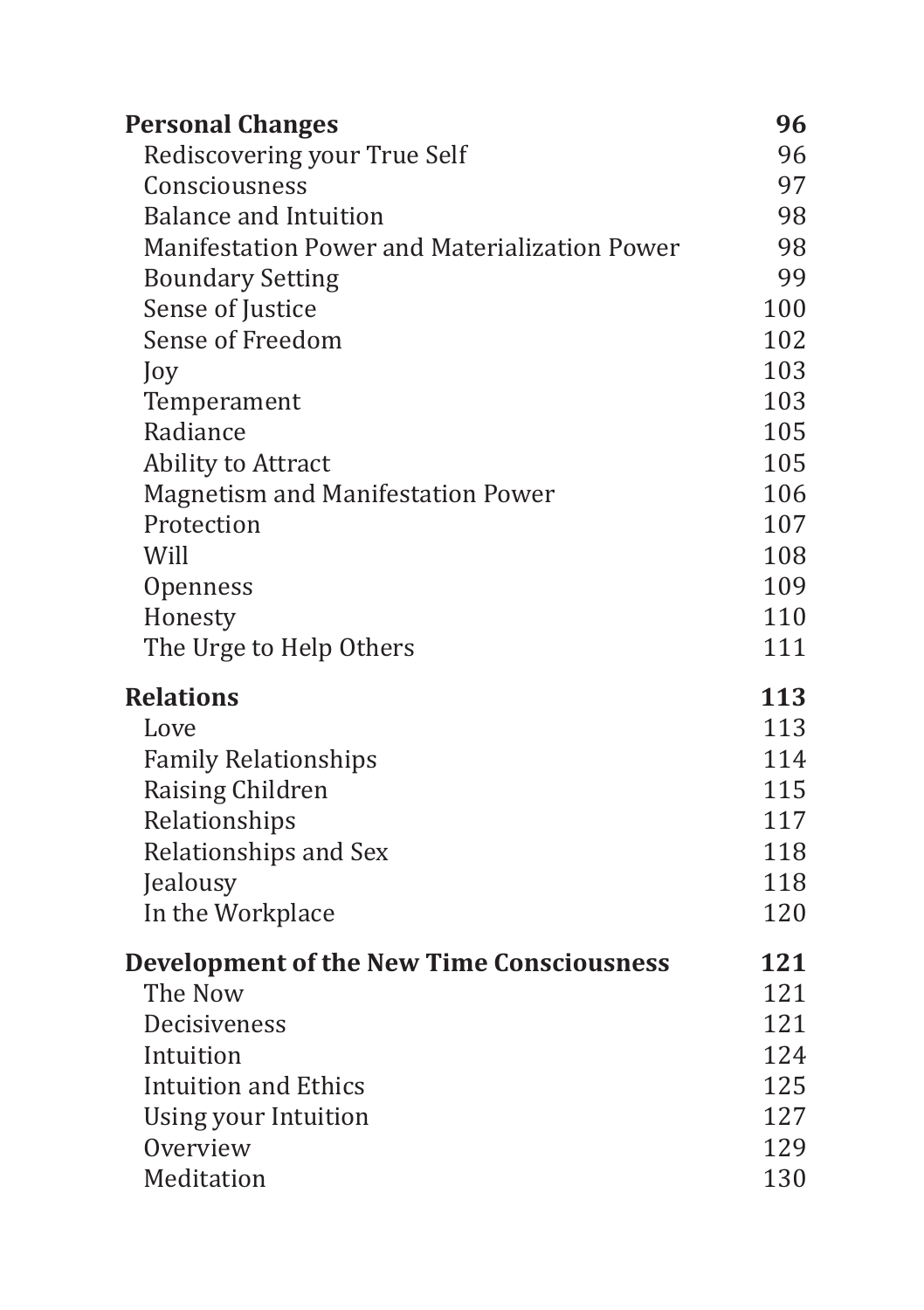| <b>Consciousness Seen from Different Viewpoints</b> | 131 |
|-----------------------------------------------------|-----|
| Soul Energy and Karma                               | 131 |
| New Time Energy and Dharma                          | 132 |
| The Energy Tower                                    | 134 |
| <b>First Dimension People</b>                       | 136 |
| <b>Second Dimension People</b>                      | 136 |
| <b>Third Dimension People</b>                       | 138 |
| <b>Fourth Dimension People</b>                      | 139 |
| <b>Fifth Dimension People</b>                       | 139 |
| Rise in Consciousness                               | 141 |
| <b>Fall in Consciousness</b>                        | 144 |
| The Global Development                              | 145 |
| The Difference between Spirit and Matter            | 147 |
| <b>Use your Consciousness Constructively</b>        | 153 |
| <b>Magical Powers</b>                               | 153 |
| Using Energy and Magic in Daily Life                | 153 |
| <b>Magical Recipes</b>                              | 154 |
| Pure Love                                           | 155 |
| Wishes                                              | 155 |
| Be your own Magician – other People are too!        | 157 |
| <b>Masculine and Feminine Energy</b>                | 158 |
| Balancing with AuraTransformation <sup>™</sup>      | 158 |
| Incorrect Perceptions of Masculine and Feminine     |     |
| Energy                                              | 158 |
| The Egg and the Sperm                               | 159 |
| <b>Inner and Outer Energy</b>                       | 160 |
| Masculine and Sociable                              | 160 |
| The Feminine Needs the Masculine                    | 161 |
| Personal Balance                                    | 161 |
| <b>The Pure Masculine Energy</b>                    | 164 |
| <b>The Pure Feminine Energy</b>                     | 170 |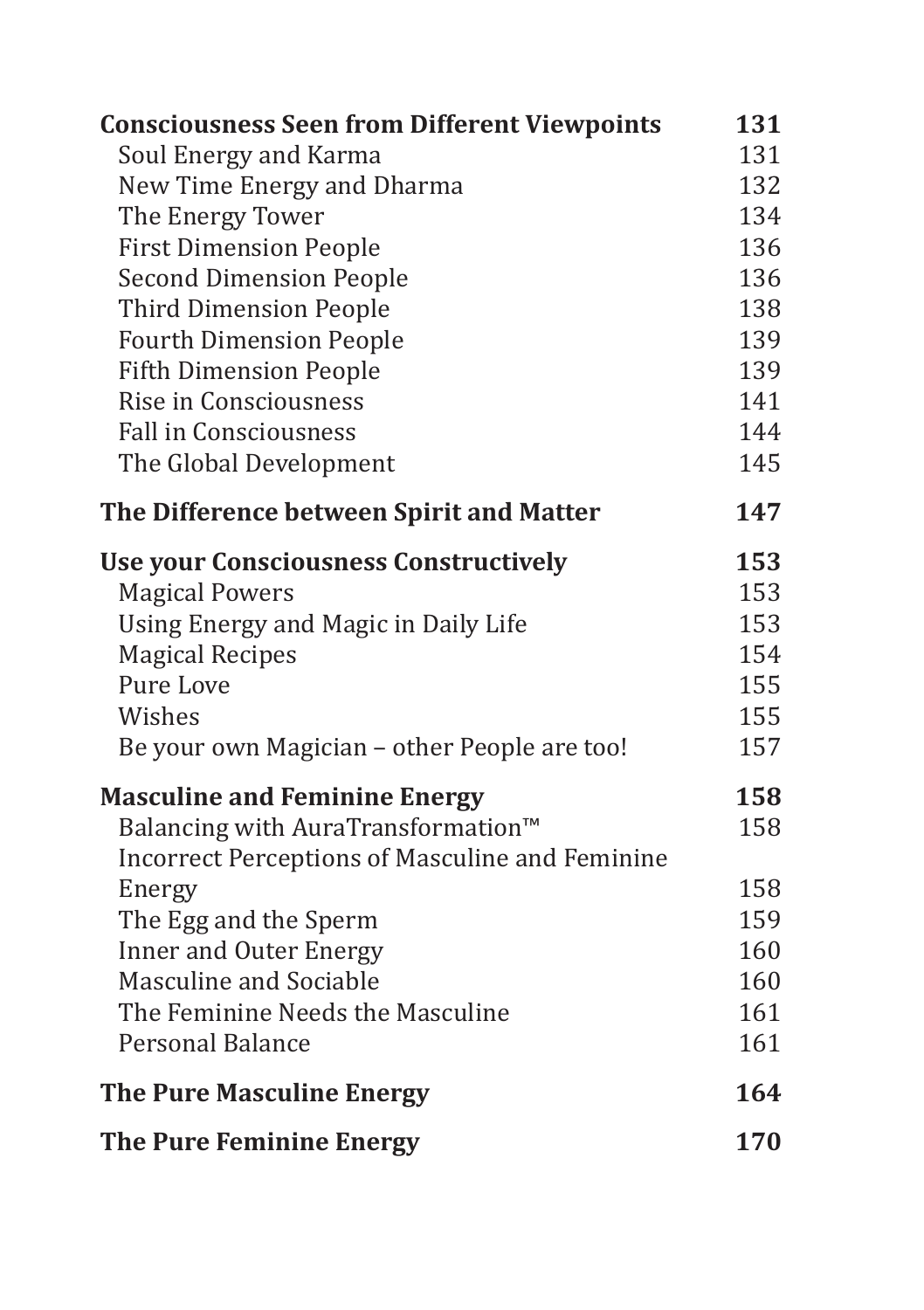| <b>Masculine and Feminine after an AuraTrans-</b> |     |
|---------------------------------------------------|-----|
| formation $\mathbf{m}$                            | 176 |
| How do I keep the Balance?                        | 176 |
| <b>Ways to Help your Children and Yourself</b>    | 178 |
| The New Aura - from the Spiritual Perspective     | 181 |
| The Transition to the New Time                    | 181 |
| The Spiritual World                               | 183 |
| Earth's Spiritual Hinterland                      | 185 |
| <b>Light and Dark</b>                             | 189 |
| <b>Creating Balance</b>                           | 191 |
| God's Power                                       | 192 |
| <b>Spirit Mates</b>                               | 193 |
| Master in your own House - Free Will              | 193 |
| <b>Adults of the Future</b>                       | 196 |
| <b>Future Crystal Adults</b>                      | 197 |
| <b>Conclusion</b>                                 | 203 |
| The Founder of AuraTransformation™                | 205 |
| Anni Sennov                                       | 205 |
| <b>Anni Sennov's Authorship</b>                   | 207 |
| <b>Related Books</b>                              | 209 |
| The Aura Mediator Courses™                        | 210 |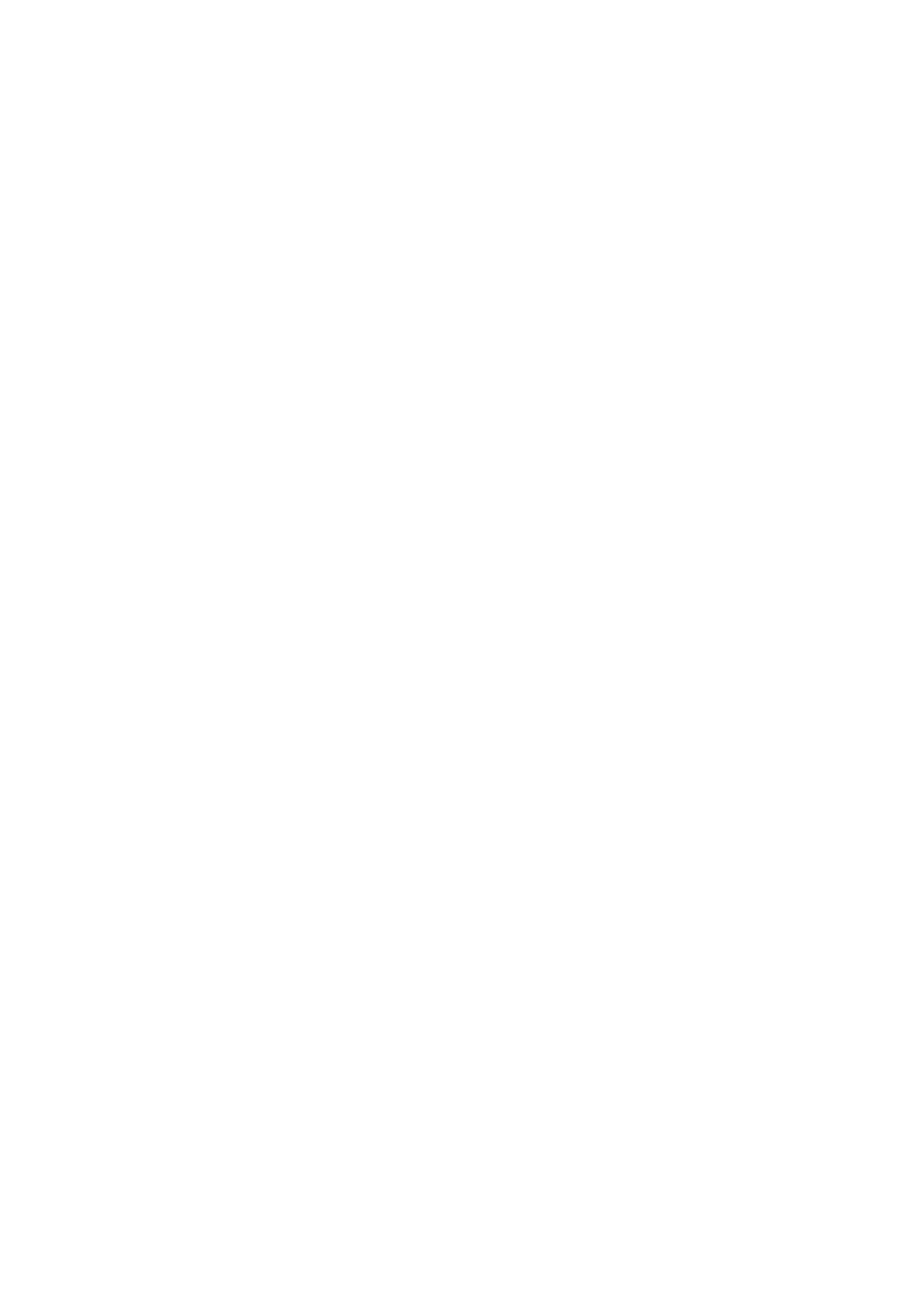# **Introduction**

This book is a combined and updated version of my two books *"Balance on All Levels"* from 2002 and *"Crystal Children, Indigo Children and Adults of the Future"* from 2004.

This book tells you what an AuraTransformation™ is. It also describes the difference between the three aura structures – the old time soul aura, the New Time Indigo aura and Crystal aura. You are also shown how different areas of life – both personal and energetic – are each in their own way affected by an Aura-Transformation™.

There is also a discussion of the concepts of masculine and feminine, which are of great importance for the balancing which is always a follow-up to an AuraTransformation™. The latter part of the book will give you insight into the phenomenon of Aura-Transformation™ from a spiritual perspective.

If after reading this you are interested in having an AuraTransformation™, you can find a selection of qualified Aura Mediators at **www.auratransformation.com**.

I wish you the best of luck on your path and really hope that at some time you will choose the New Time aura with the opportunities it has to offer you, if it feels right for you to do so.

Best wishes

**Anni Sennov** Spring 2011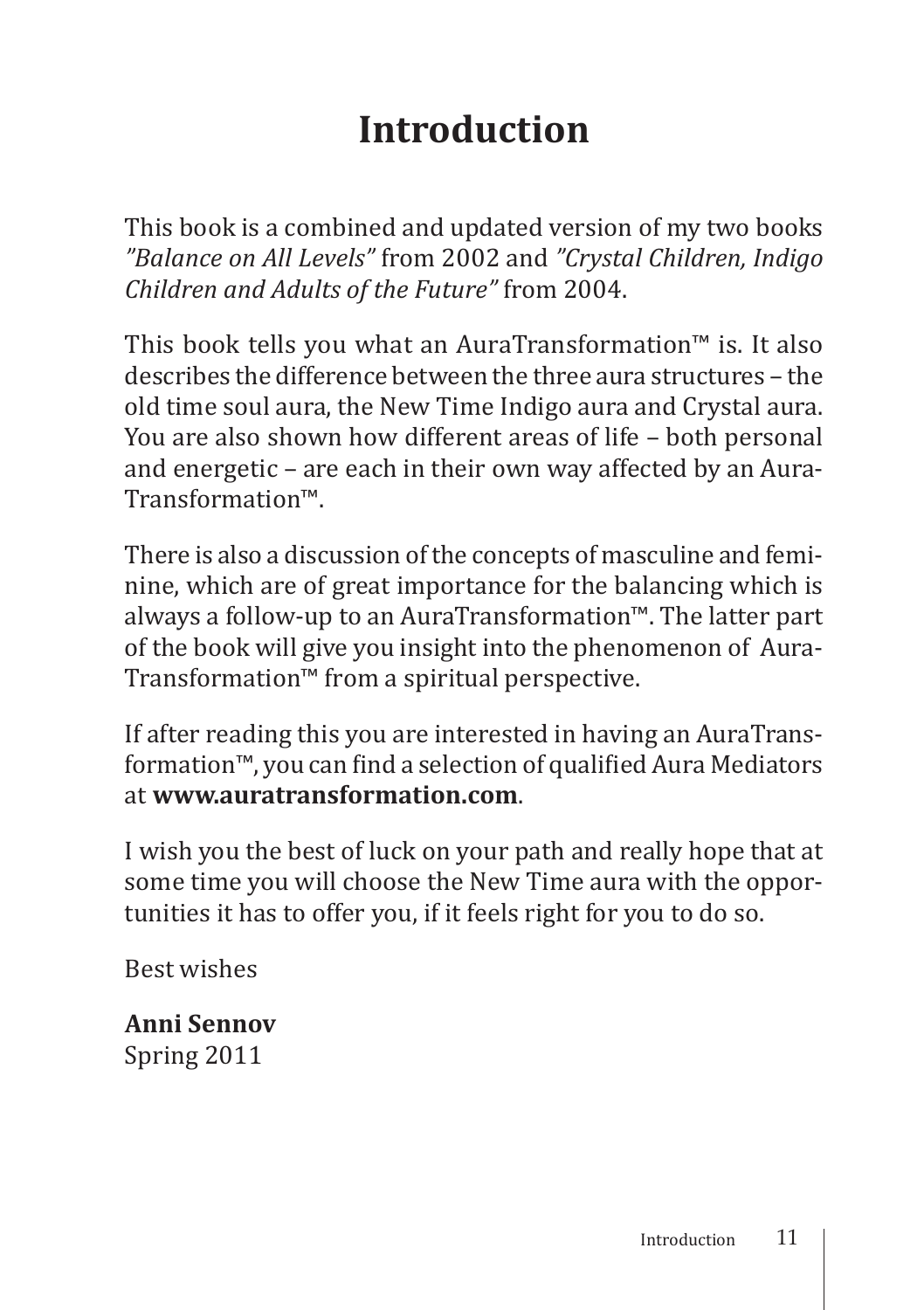### **The Story Behind AuraTransformation™**

When I was very young, I had no idea that there was anything called the alternative world. I only knew about horoscopes in magazines, which I was very interested in – imagine being able to predict the future!

When I was 17 years old, I began to read about astrology, which became my all-consuming hobby and at the age of 22 I became acquainted with healing, meditation, planet journeys and regression therapy and my personal concept of the world really began to break down. So I decided to put aside this newly acquired knowledge of alternative lifestyles for the next few years.

When I was 27 I became seriously ill for three and a half years with very severe eczema. During this period I was given a whole range of treatments by members of the established medical system but with no tangible results. I also tried everything in the world of alternative therapies but nothing helped much for this very painful condition.

One hot summer's day I made up my mind that I would be healthy no matter what, and that the responsibility for being well in the future had to be my own and that I would stop constantly putting my life in the hands of different therapists. It was then that a 'miracle' took place.

In under two weeks my eczema was gone and I was also pregnant. These two things seemed to me to have arisen from my conscious choice to take responsibility for my own life.

However I was not yet aware that, unlike most other people, I had no energy bodies in my aura. Several years passed where I limited myself to horoscope reading and healing, as well as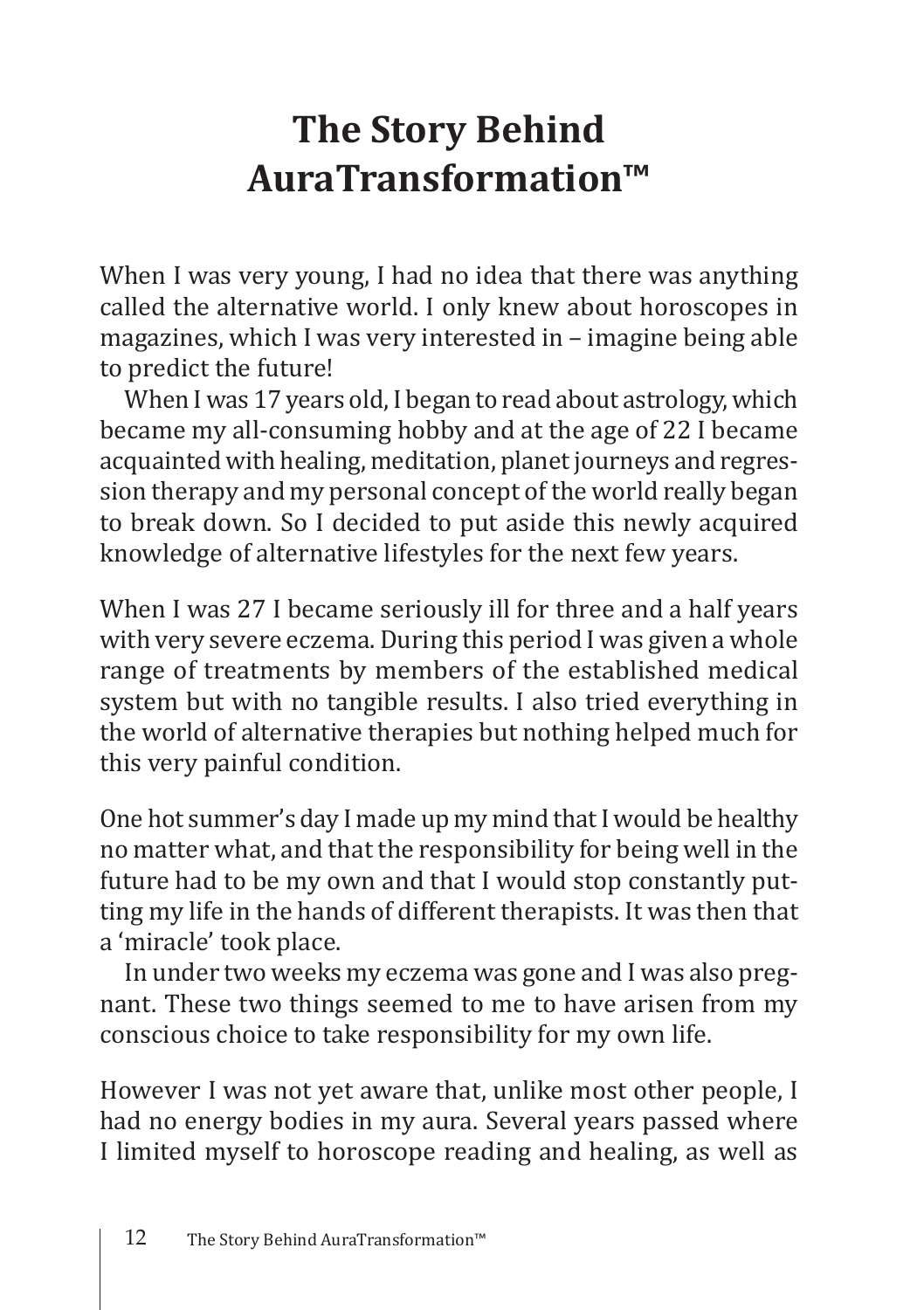looking after my small son, before receiving the message that became AuraTransformation™ as the solution to my previous skin problem suddenly came through. It was at this point that things really started to take off in my healing practice. This provoked a great deal of resistance from the outside world. The people around me and a number of alternative practitioners clearly felt that I had a screw loose. How on earth was I able to pick up energy states which were so far beyond any previous channelled spiritual knowledge?

This can be explained by the fact that other people's auras were still intact whereas mine was not, due to the fact of my illness. Strangely enough this was not picked up by any of the psychics I visited during this period. They were unable to relate to energy states in me that were far beyond their own framework of understanding, something which still prevails in some spiritual circles to this day, although fortunately the understanding of energy is far more advanced these days.

There is no doubt that I must have seemed to be extremely provocative to many of my alternative therapy colleagues when I seriously began to work on spreading the concept of Aura-Transformation™.

Today, however, there are many trained Aura Mediators, particularly in Scandinavia, who, fortunately, are all able to speak about the concept in a more moderate way than I did when I made my breakthrough in 1996.

My own AuraTransformation™ came about with the help of a friend who was a healer and able to channel very powerful energies.

Before the healing, I had received some clear signals that I needed to integrate stronger protection around my body and that it should happen quickly because my aura was 'leaking'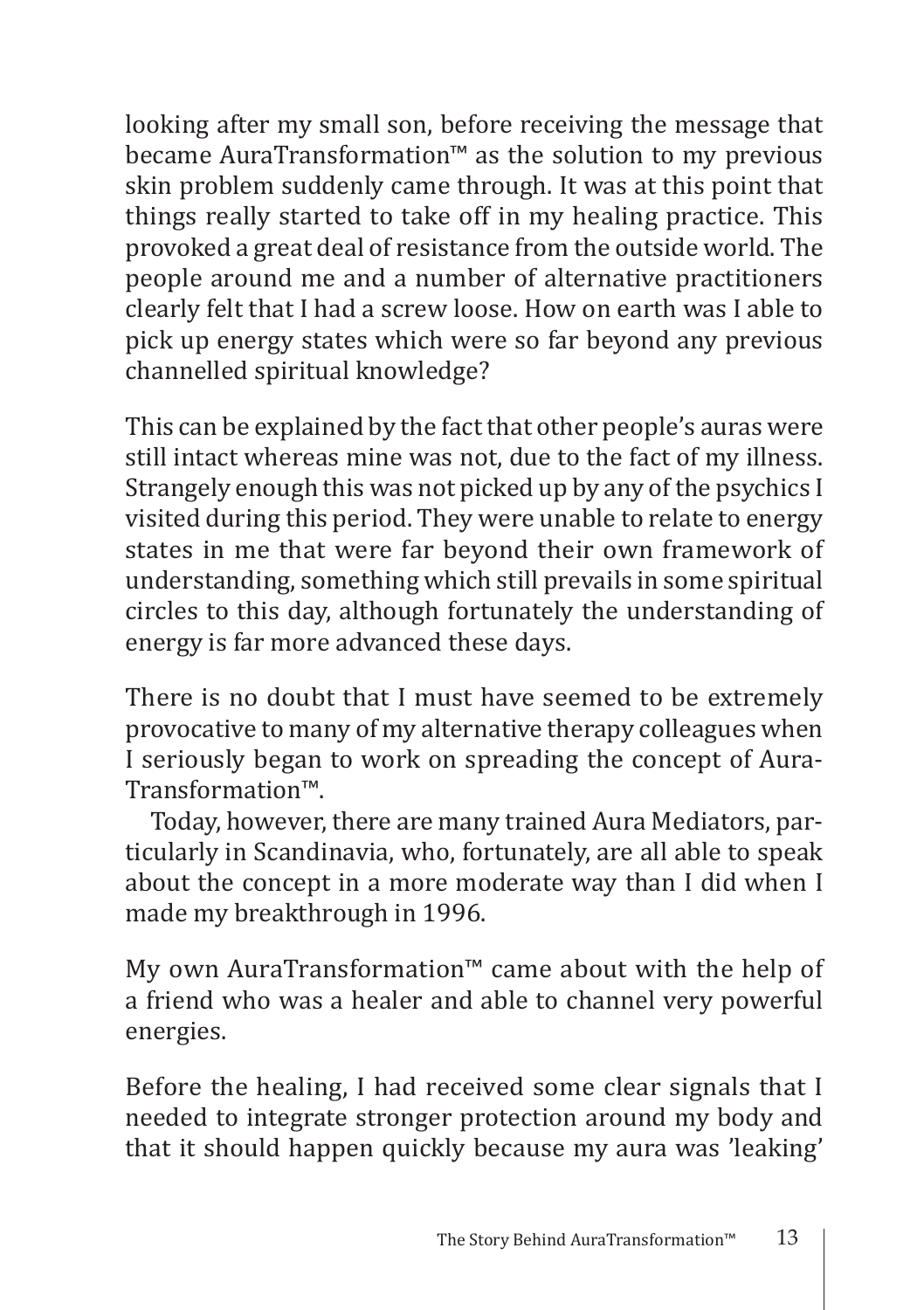energy into my surroundings. Of course I had no idea that it was an AuraTransformation™ that was about to take place.

My friend was almost in a trance during the healing but fortunately, because of my psychic abilities, I was able to keep myself oriented during the procedure, in which my spiritual consciousness became fully connected to my body. This method, quickly seized upon by the majority of my clients over a short period of time, then became the basis for bringing the New Time energy to many people.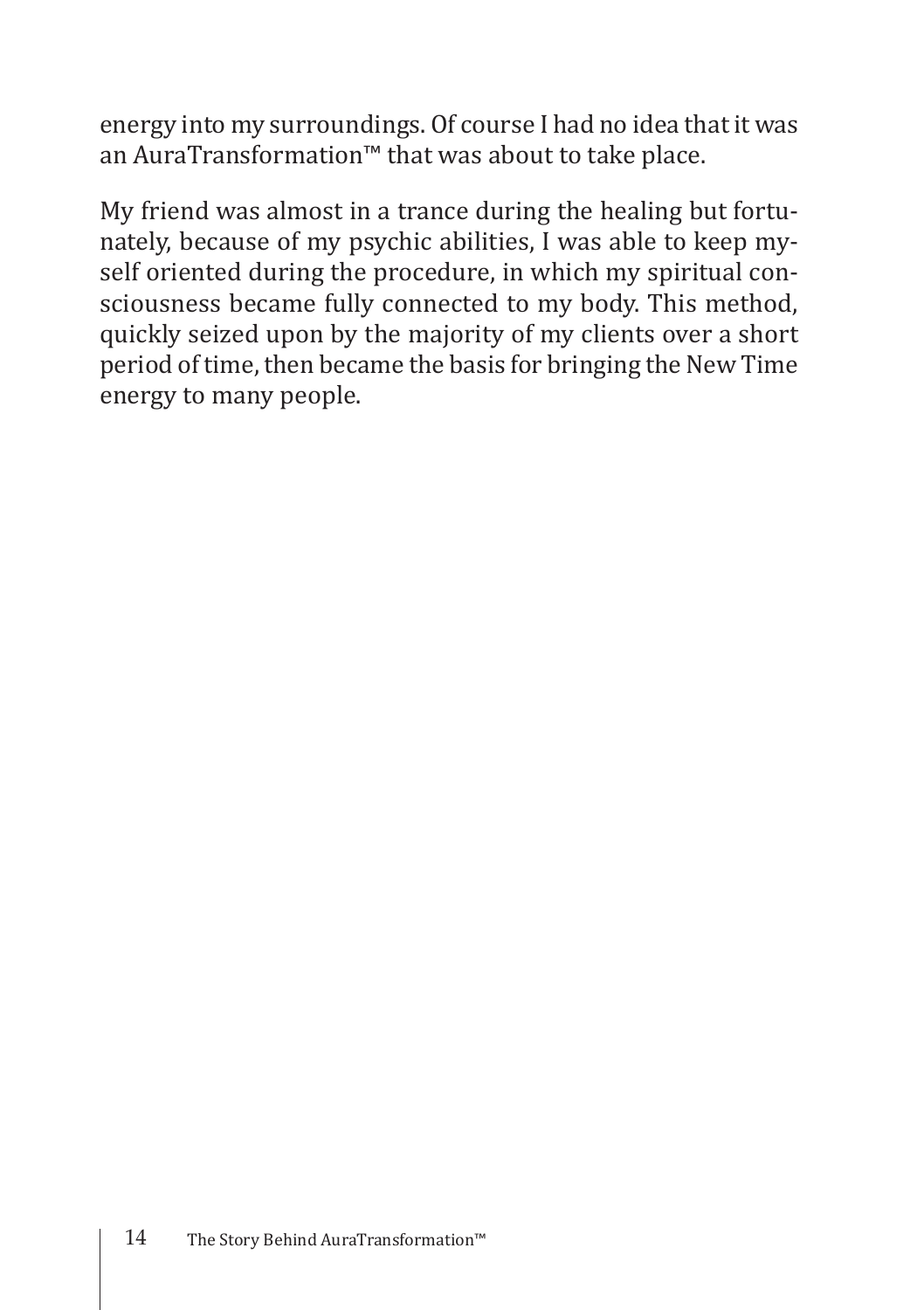## **Where Are We Going?**

The world and our lives are always going somewhere new. That is what spirit and life do as they are in constant motion.

It is only through the compressed materiality and matter on this Earth that things can remain stable and retain their shape and structure over a very long time.

**If people are able to keep themselves as still as the very heaviest matter then life is not possible. If people are entirely or partially stuck, be it emotionally, mentally or bodily and do not understand or are unable to flow with the eternal life-stream, life is blocked and physical and mental imbalances occur.**

It is therefore crucial to remain in constant inner motion as this gives optimal living conditions for the spirit. It is also essential to remember to rest the physical body on a regular basis, so that the battery does not run flat. The mind does not get tired, as it can easily stay awake if something interests it enough.

People's need for sleep and rest is entirely due to the body and brain, as these two work hard at feeding the system, creating the framework and holding together the whole system.

How many people in love sleep all the time? Not many, because they would rather be living and feeling and floating around in their mental state of pure pleasure. The body's basic need for rest has to be met at some other time when life, the spirit and energy are not quite so intensely occupied. It is very interesting to note that your body is not in fact really tired if life and love are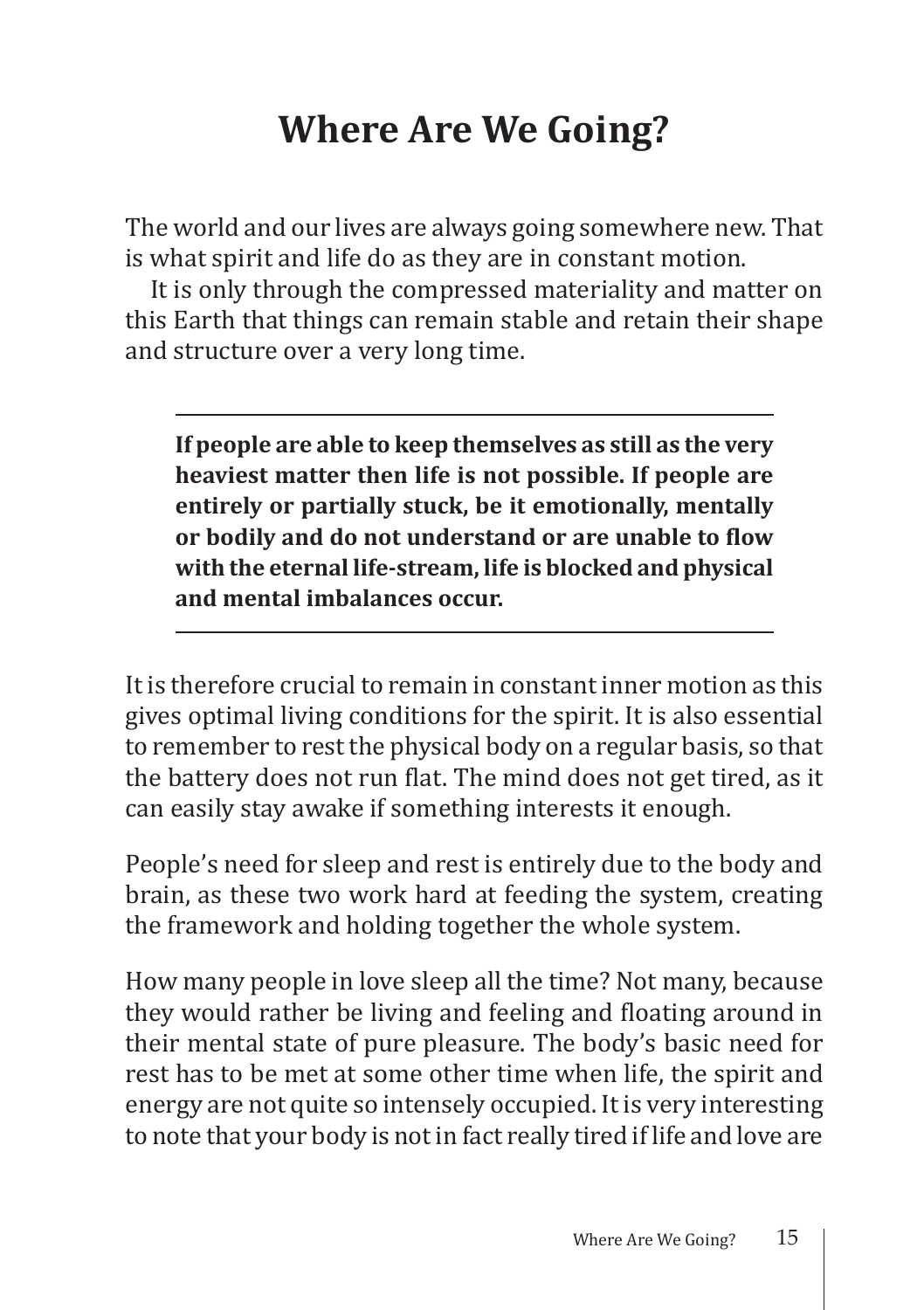pulsing through it at full speed. Life and the spirit are the very essence of existence and are indeed its elixir. They can keep the body and the whole system running at full steam and therefore create the basis for a longer physical life than if everything in the system were running in a slower, heavier or more depressed way.

No-one suddenly decides they need a good sleep after the first intense period of being in love has passed. Getting rest is not a problem if the mind is lively and happy.

Spirit is life and when life is flowing in a positive way, it creates the conditions that allow spirit to give your body stronger life energy and greater happiness than usual.

So, where are we humans headed now?

We are on the way to creating more space in our human systems so that spirit energy and life can enter into us to the fullest degree. When we look at the small children whose completely new energies are flowing to Earth at this time, we can see energies that cannot be suppressed by anything other than the body's physical limitations or adult human ignorance and lack of understanding of the inner structure that these new creatures are equipped with from birth.

Outwardly these children are pretty small in size and may not yet be able to speak or understand adult language completely but inside, they are often equipped with a far greater spiritual capacity than their parents or other adults.

As adults we must therefore learn to accommodate the fact that children in particular and we too of course, can make spirit blossom in an optimal way through the body so that we can live life to the full. We also need to help children accept that they have to function within the 'old' existing frameworks and structures within society until they have been changed so much that they are perfectly in tune with the New Time energy. Then, children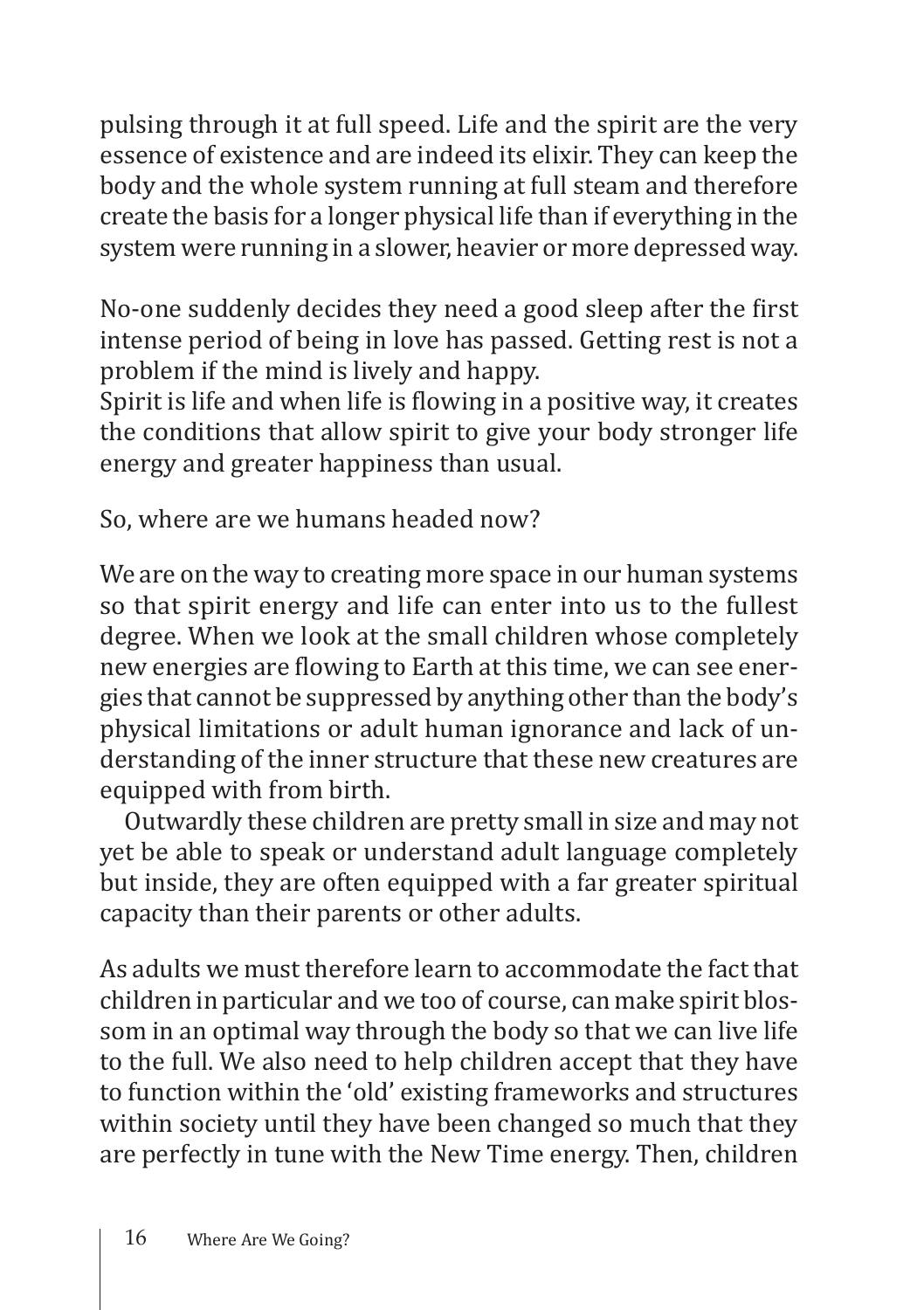will be able to internally identify with them.

The world is now constantly moving in the direction of everincreasing New Time energy. Therefore, the parents of a New Time child have a major responsibility to bear, though fortunately there are a lot of them to share this responsibility if they are open to doing so.

As adults represent the bridge between the old and the new times, they need to teach their children to live with a physical and spiritual balance in their lives where the adults themselves are a product of the old time outer-focused energy, which is based on everything that can be seen, heard and felt.

Unlike adults, children of today arrive here with an internallyguided intuitive and totally unstructured spirit energy and life force embedded directly in their systems. This is fully visible to even the most limited of adults. Adults will need to learn to embrace this energy as their own and not relate to it as if it were undesirable and to be suppressed or eliminated as soon as possible.

The New Time children are, in general, very intelligent children with great human insight and through their openness to everything new, they are able to help inspire their parents and other adults in their personal growth. However adults need to be open and positive towards the children's input in their daily lives.

Anyone can see that the New Time children are different from the children of previous times because these children are so full of life that it is almost too much for their parents, teachers and adult acquaintances when they truly open up. If the adults do not have any New Time energy in them, their systems can 'short circuit' several times a day as they try to accommodate the children's internal and external rapidity. It is a fact that these children are here to stay and that there will continue to be more of them, since adults themselves choose to bring them into this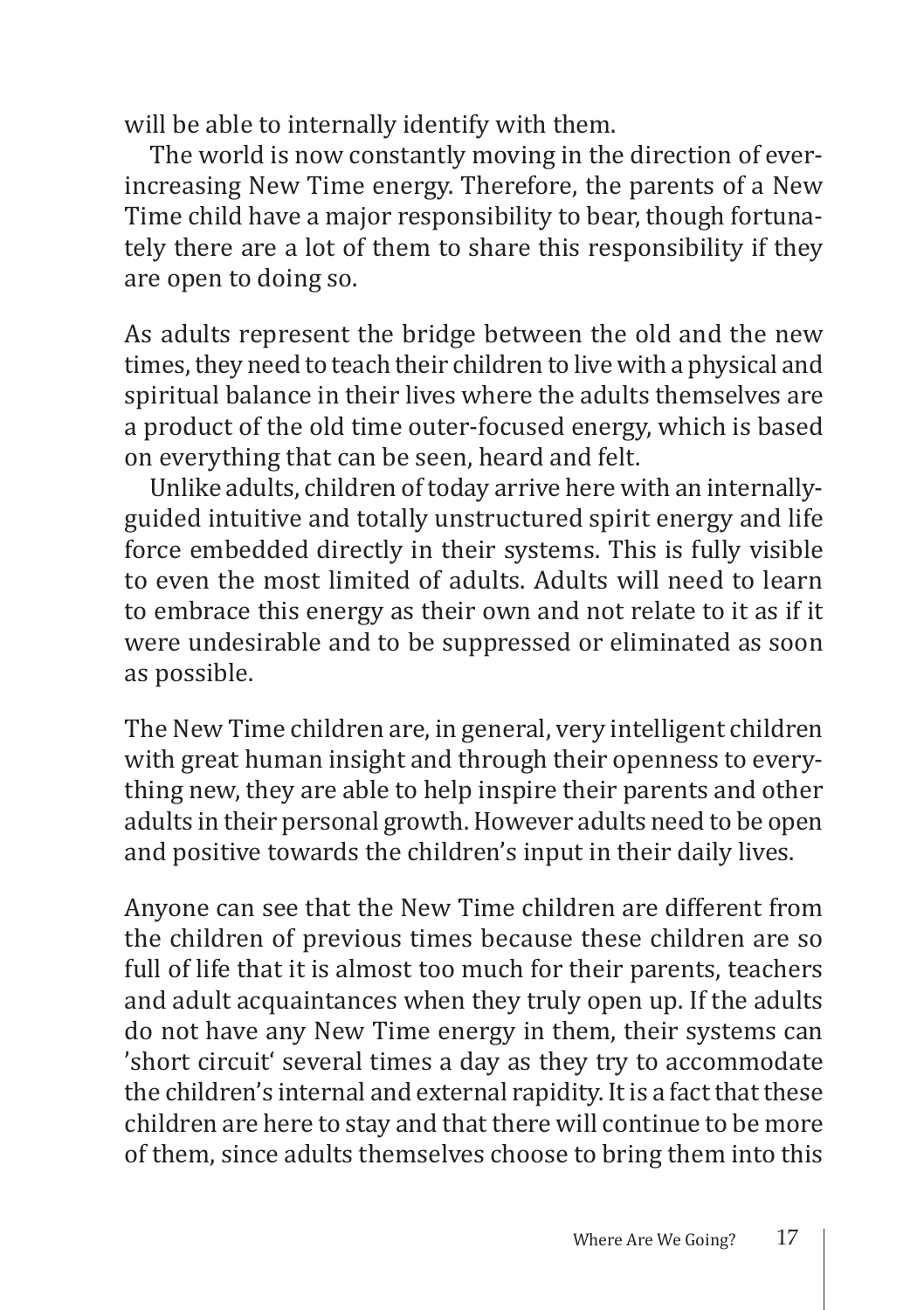world. It is therefore up to the adults to find quick and effective solutions to any cooperation and communication problems across the generations.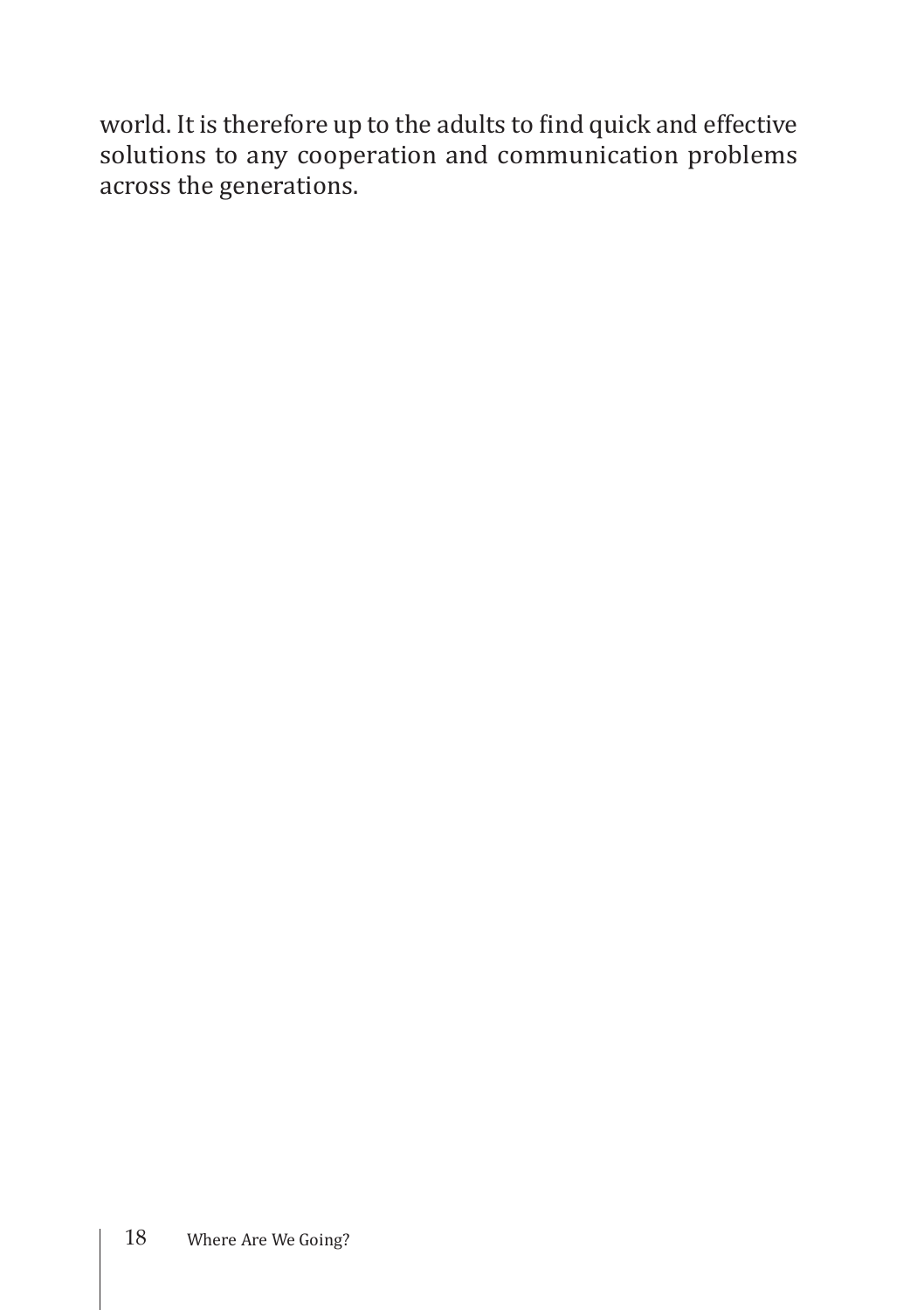### **The New Time Energy**

The New Time is here to stay, as is the energy with which all the new children are arriving. The adult population therefore needs to show much greater flexibility in allowing these new and unstructured energies into their lives more efficiently than they have done so far. At the same time adults need to be much more on their toes regarding the setting of their personal boundaries in relation to these new children.

A new era has begun where children's energies are in many cases much stronger than their parents', which is why the parents must have boundary setting and consistency as important tools in their personal toolbox.

New Time children must obviously not be allowed to overwhelm the adults with their strong, often uninhibited and boundary-crossing energies and language, although nowadays this is unfortunately the case in many places in the world.

Both children and adults need to show each other respect.

Looking at the positive aspects of the integration of these unstructured New Time energies, it is evident that many adults in the future will have to reassess their parenting and also their own attitude to the world. Children function as excellent eyeopeners for adults, particularly their parents, since they often mirror the adult's behaviour, right down to the smallest detail. Unfortunately children just do not use the delete key on the keyboard, which is why the parents' less fortunate characteristics can quickly show up in the behaviour of their children!

If your children seem to reflect some of the personal traits that you cannot accept in yourself and do not feel good about, you could start by looking at yourself and changing things within, then you will be able to start positively imprinting on your child.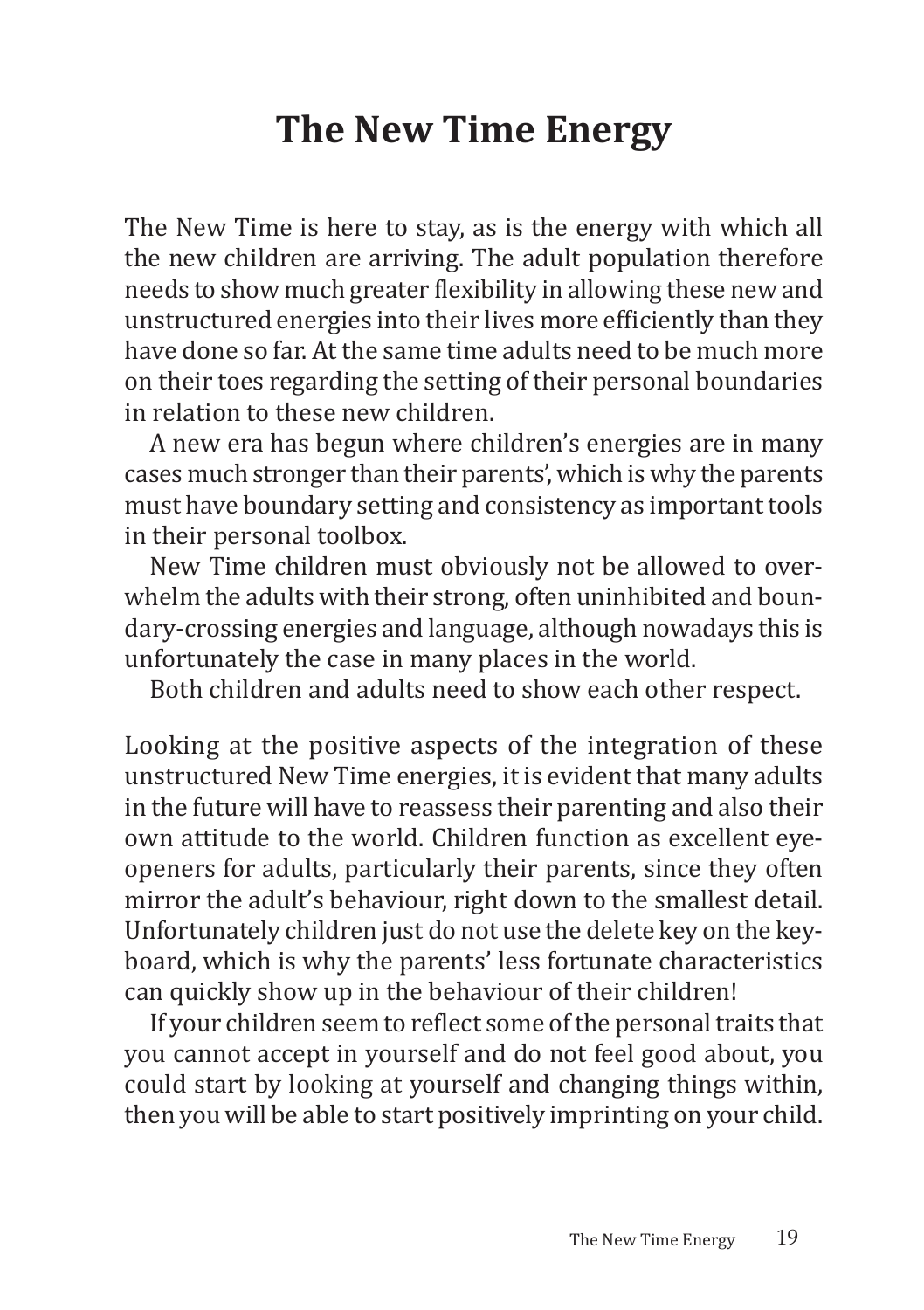New Time children must often be helped to understand and respect the customary ways of doing things both in the community and at home in the family. When and only when this understanding is in place, can they begin to be consulted or have any input at home or in their immediate environment. They will then come up with lots of constructive proposals for changes, especially the kinds that involve making short cuts.

Children must be able to manage their own energy before they can hope to have greater influence over their own lives and surroundings. As the amount of energy that these new children bring is not tiny, to say the least, the energies must not be released prematurely into the community without supervision and without the necessary self–control in place. That would be like allowing a swarm of bees to come in through the front door of your home – and what's more, you will have invited the problems inside yourself.

Parents of New Time children should therefore ensure that the children can manage their own personal on/off switch safely before they are let loose into the big wide world. This is a responsibility that more and more parents are coming to realize the further we move into the New Time, where honesty, direct confrontation, consistency and accountability become the daily routine for many people.

When adults choose to have children in this time, they cannot afford just to allow a part of their child into their hearts just because they cannot accommodate the being of the entire child. It is the whole child or no child, otherwise they should choose instead to delegate full responsibility to others and then not expect to get a free pass as a parent later in life when others have done all of the parenting work for them.

New Time children are in fact just as loyal to their teachers in life as previous children were to even the most irresponsible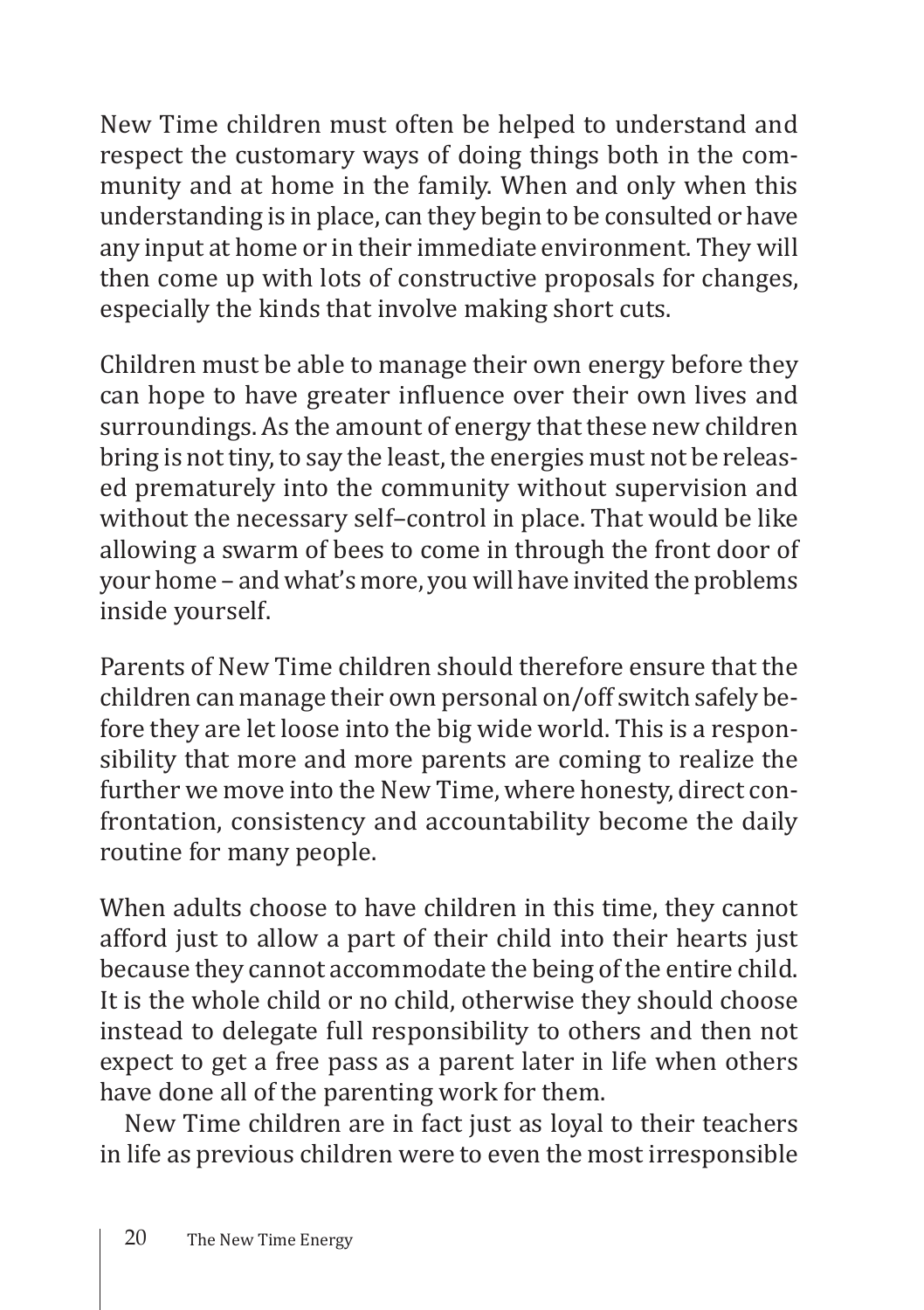parents.

Today, parents have no guarantee that their children will be attached to them for life unless they act in a positive way as the child grows up, which is, of course, quite fair. You do not get attention and energy from your children by simply being their biological parents but rather from the good that you bring to their lives.

**In the future, the spirit and the body will be one. People who are close to each other in their hearts and who always act from the impulses of the heart will be the ones who follow each other both in spirit and in physical life.**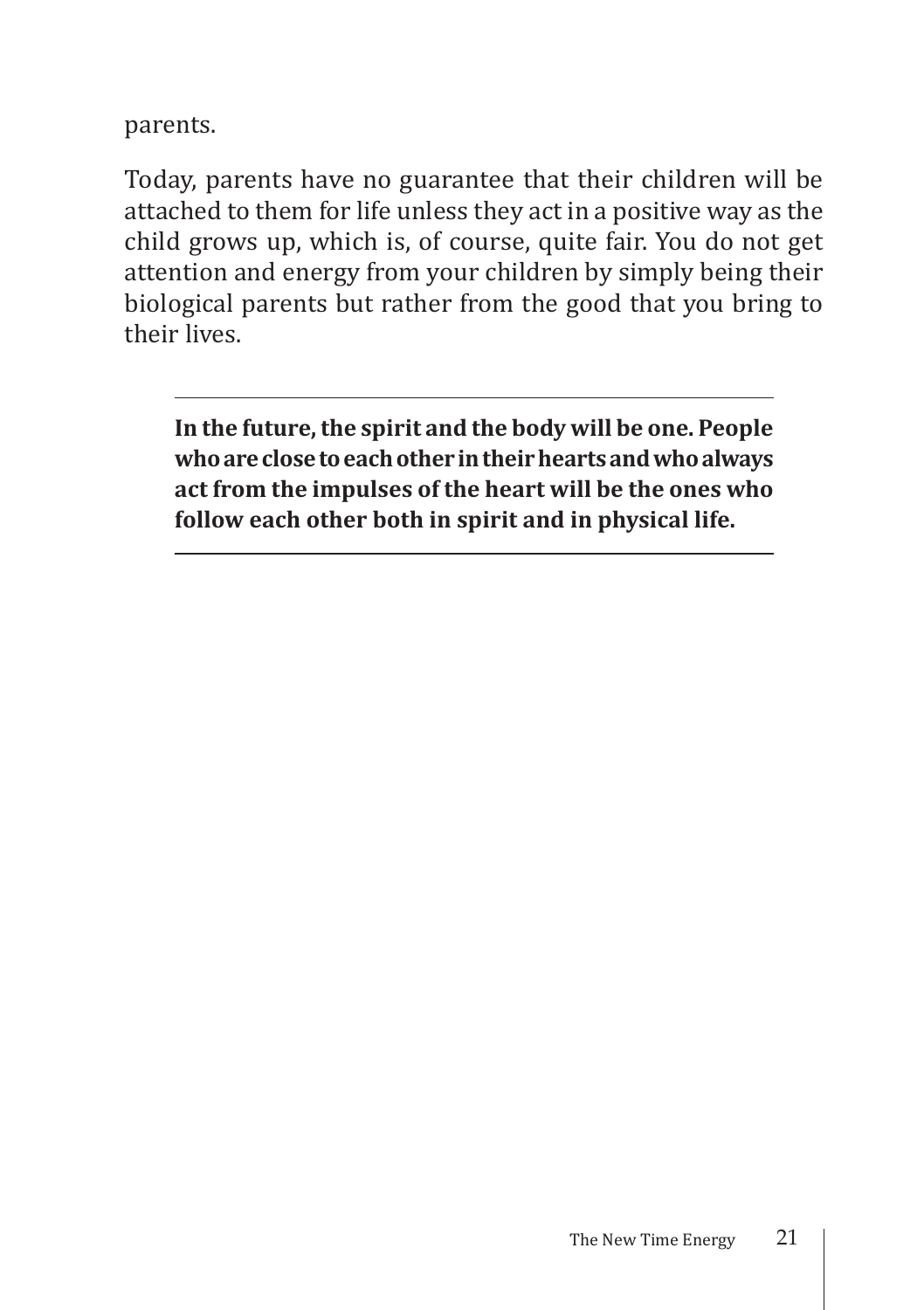### **You Must Help the Development Yourself**

In the spiritual world there has been awareness for many years that around the year 2000 the Earth would go into the New Time but only very few people understood that the new influx of consciousness to the Earth would require a concrete effort from every single adult person.

Many people believed that in the New Time they should solely focus on *thinking positively* and *living healthily* but unfortunately this is not enough for everyone. Of course, positive thinking and healthy living are good things but now an overall shift in consciousness in the minds of most adults is also necessary. The New Time energy is not only about children.

From the point of view of consciousness, the New Time energy represents a completely different, more energetic and loveoriented energy influx into our planet than we have been accustomed to. This influx affects everyone on Earth and was going on long before the actual millennium change, right back to the mid-1980s.

The New Time energy came to Earth all by itself but it does not slip into people's energy systems all by itself.

The energy will lead to everyone integrating new values into their lives, each at their own speed, thereby acquiring new ways of living. In order for the New Time values to get a reasonable force of penetration among the Earth's population as a whole, it will be necessary, in the meantime, for the frequency level of the Earth and its population to increase sharply in order to match the new energy influx. However, this will not happen by itself, contrary to what many people may hope and believe. There must be a manifesting force from the outside in the form of a therapist to attach the energy in the new aura to the body.

The old time karma-driven soul energy must be replaced with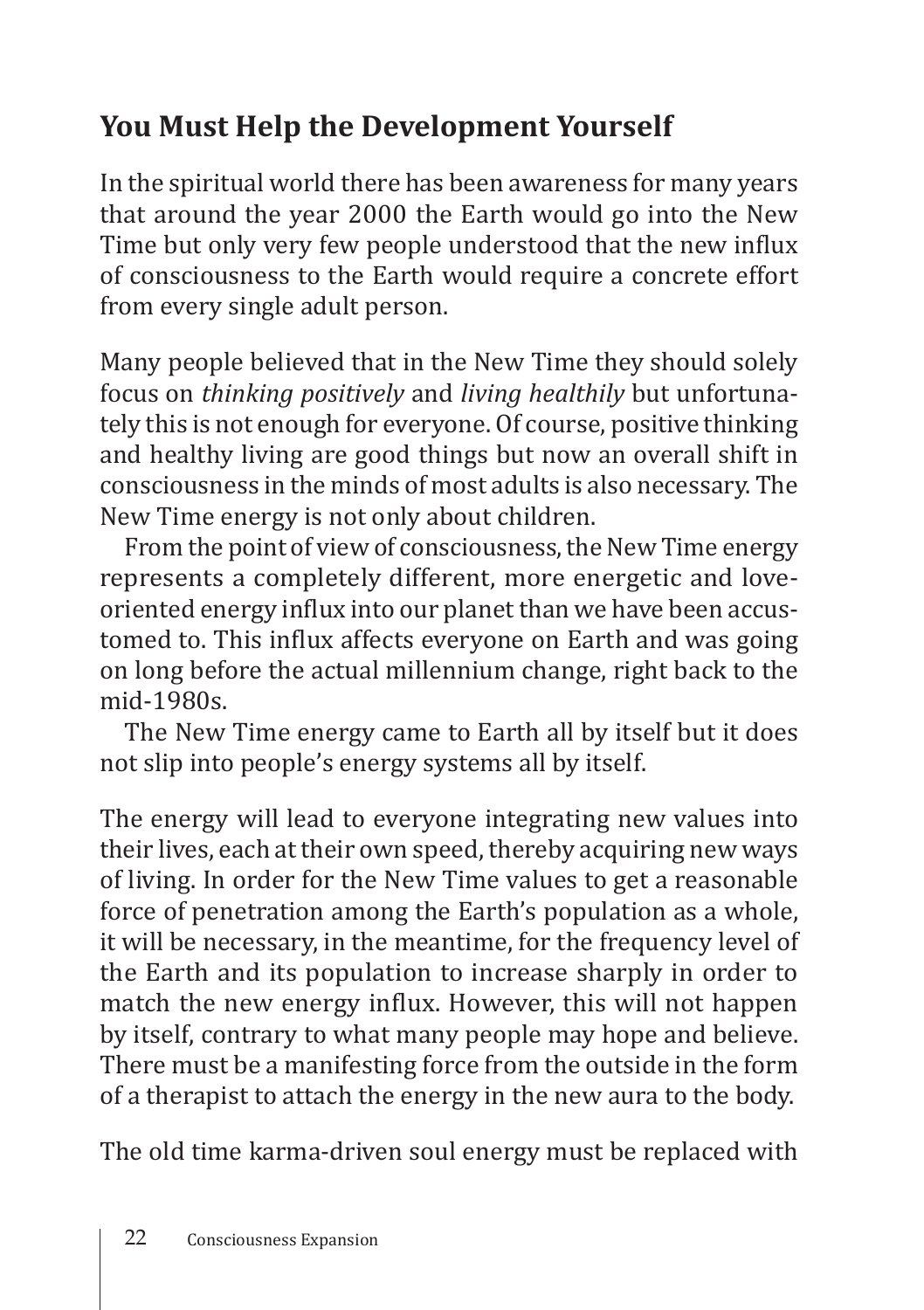the New Time free and unstructured spirit energy, so that adults can acquire the value norms of either the Indigo or Crystal energy and have it fully integrated into their consciousness and thereby achieve a balance between their inner and outer personality.

The only people who do not need to change the value norms of their consciousness system are the Indigo and Crystal children and young Indigo children, as they are born with the New Time aura structure fully integrated from birth.

The New Time Indigo and Crystal energies do not just appear by themselves. They must be chosen consciously. Therefore no adults with the old time aura structure will have the experience of waking up one morning and being completely transformed, so that they are pure Indigo or Crystal people. It is simply not possible to materialize the New Time aura structure oneself so that it surrounds the body permanently.

**People with a soul aura may well attract the Indigo and Crystal energy themselves but they** *cannot* **maintain the energy permanently in their aura without constantly having to stay focused on this, which would naturally take their focus from other important things in their life.**

There *must* be a materializing force from the outside, which itself has the energy in place in order to connect the spirit energy with the body through the Indigo balance body or the Crystal aura.

...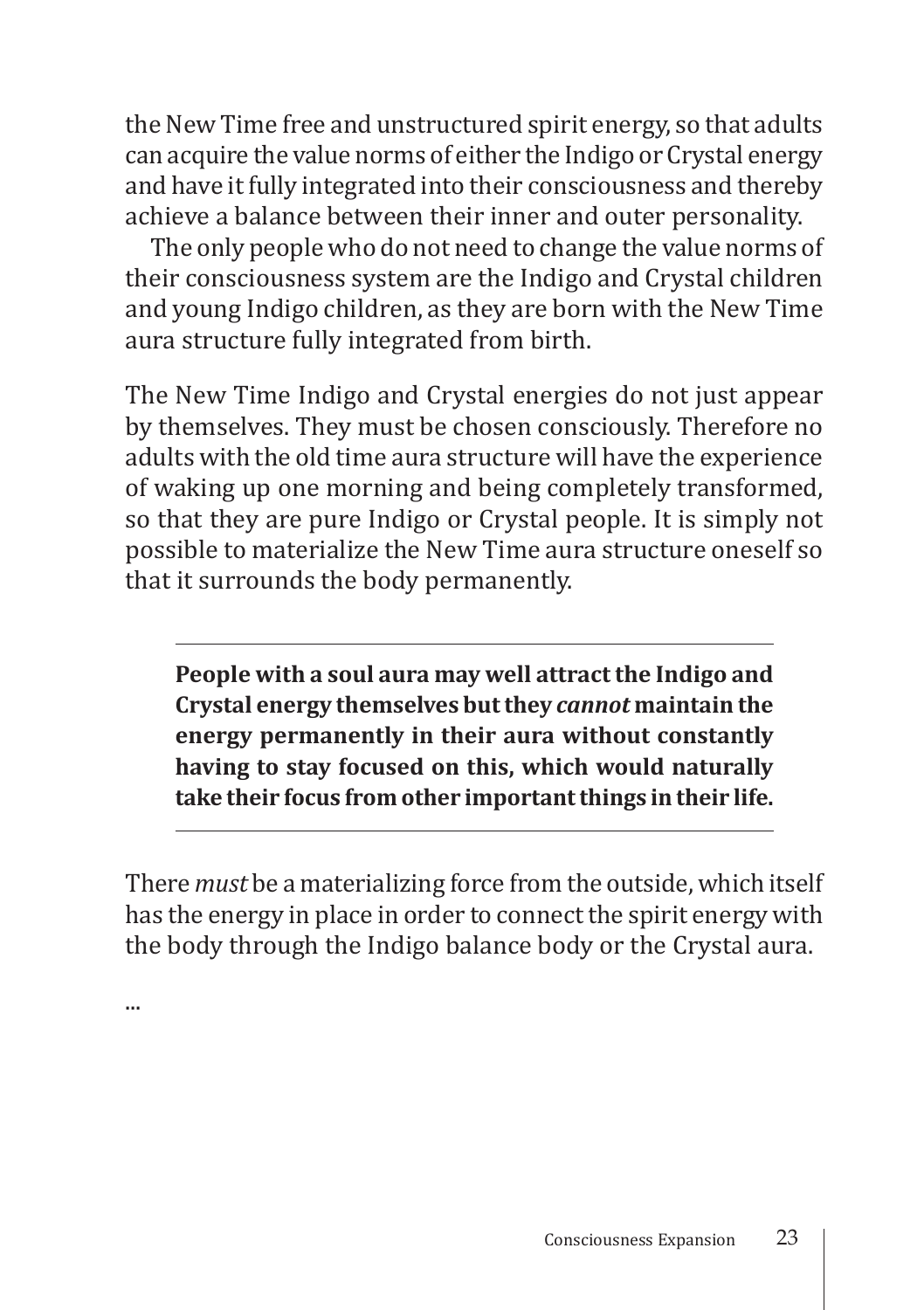# **AuraTransformation™**

### **What is an AuraTransformation™?**

An AuraTransformation™ is a permanent change in one's aura and personal radiance. Instead of having the old type of aura that everyone used to be born with, the AuraTransformation™ will equip you with a new one - one that is fully updated and in tune with the New Time energy here on Earth, which was fully activated around the turn of the twentieth century.

The AuraTransformation™ can, over time, lead to many benefits on a personal level.

In short, the AuraTransformation™ connects your intuition to your decision-making capacity and enhances your personal charisma and radiance as well as your powers of manifestation. This is done by eliminating (dissolving) the old energy bodies – the etheric body, the astral body and the lower mental body – in the old aura, which is also called the soul aura. The energy in these energy bodies is transformed into an enhanced balance body as described in the chapter *Indigo Children*, or into an even stronger aura, as described in the chapter *Crystal Children* earlier in this book.

An AuraTransformation™ is performed by an Aura Mediator™, a therapist who maintains strong inner balance and who has a powerful ability to both dematerialize (dissolve) and materialize (augment) the energy in the aura.

An Aura Mediator™ works with 'balance energy' and in carrying out the AuraTransformation™ the Aura Mediator™ can so completely integrate balance into the client's system that the client will no longer be able to see the world and things around him or her as being black or white, or light and dark. Clients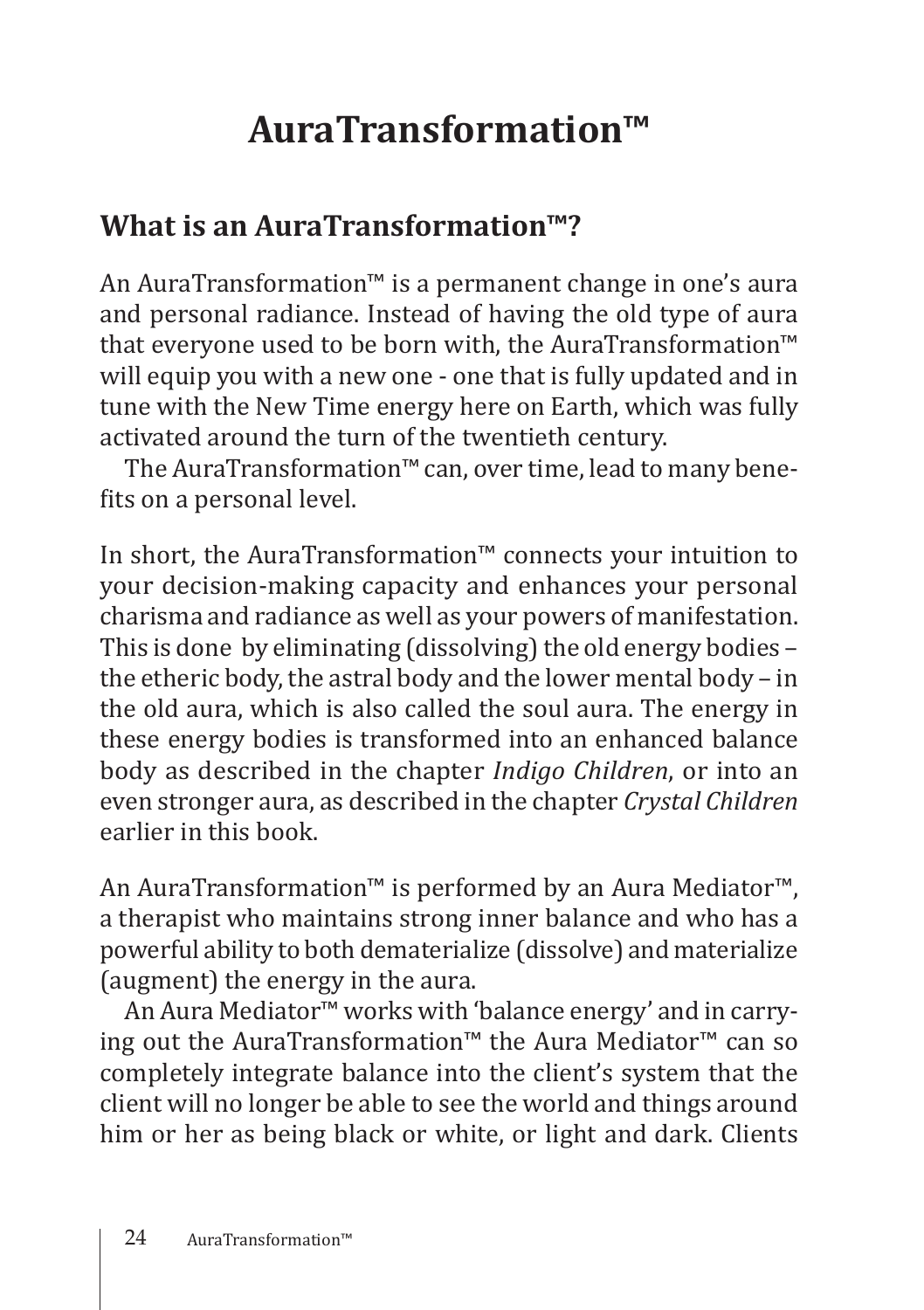receive and achieve balance, both in their energy field, corresponding to their aura and radiance and they also acquire a deep inner balance that cannot be expressed in words.

This state of balance simply has to be experienced!

When choosing an Aura Mediator™, it is important to feel for yourself regarding who seems right for you. It is therefore important as a client to use your inner guidance when choosing one. As a rule, there will always be some small indication as to whether it should be one Aura Mediator™ or another, so you will not be in any doubt.

AuraTransformation™ is a method of consciousness transformation which seriously activates the influx of the New Time energy, so that it is only a short step from thought to action. However, it is absolutely not something that you should get done just to try it out. An AuraTransformation™ is a permanent and radical expansion of your consciousness and radiance and you cannot turn the clock back once it has been done.

...

In brief, an AuraTransformation™ results in the following:

- Integration of the Crystal aura but there are still people who will have the Indigo aura integrated
- Personal development acceleration
- Better intuition and wider overview
- Intuition and decision-making strength working together, giving greater decisiveness
- More intensity about the things you are involved in and more passion about your basic ideals
- Increase in radiance and personal power of mani-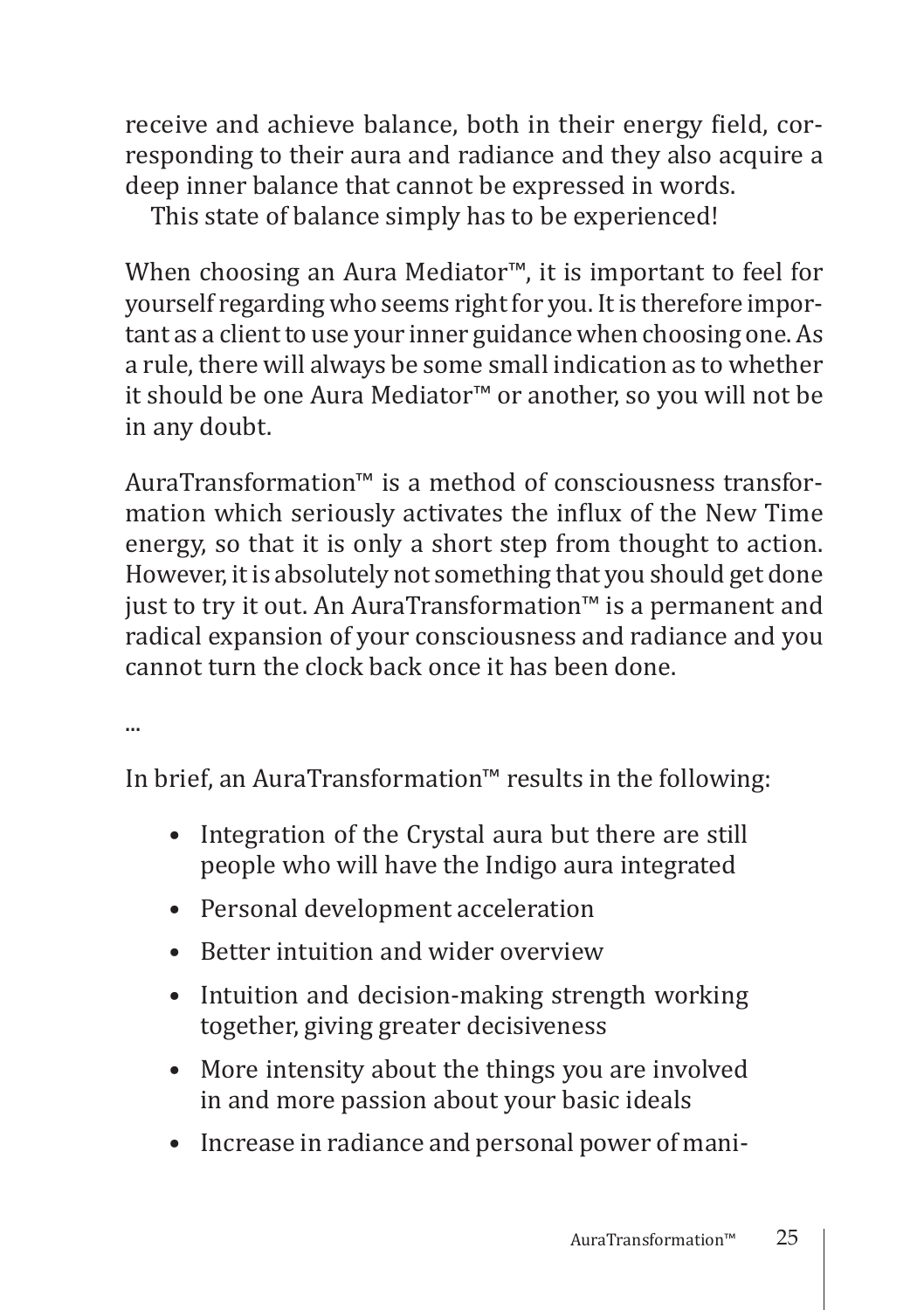festation

- Diminished reaction towards resistance, strength regarding other people's views and opinions
- Greater endurance
- Inner peace, greater self-esteem and more confidence
- More true to self and own needs
- Stronger awareness of mental, emotional and physical needs therefore improved self-definition and ability to break through and set boundaries in relation to others and self
- Increased joy in life and refusal to be dictated to by other people's hidden agendas
- No longer giving everything you have without ensuring something in return (win-win)
- Easier to show openness in relation to others without constantly having to be on guard behind the scenes
- Improved capacity for living in the moment, increased spontaneity and less rigid planning.
- People around have a strong sense of your personal viewpoint in life, often without you saying a word
- Release of old karma and focus instead on dharma, your life purpose

...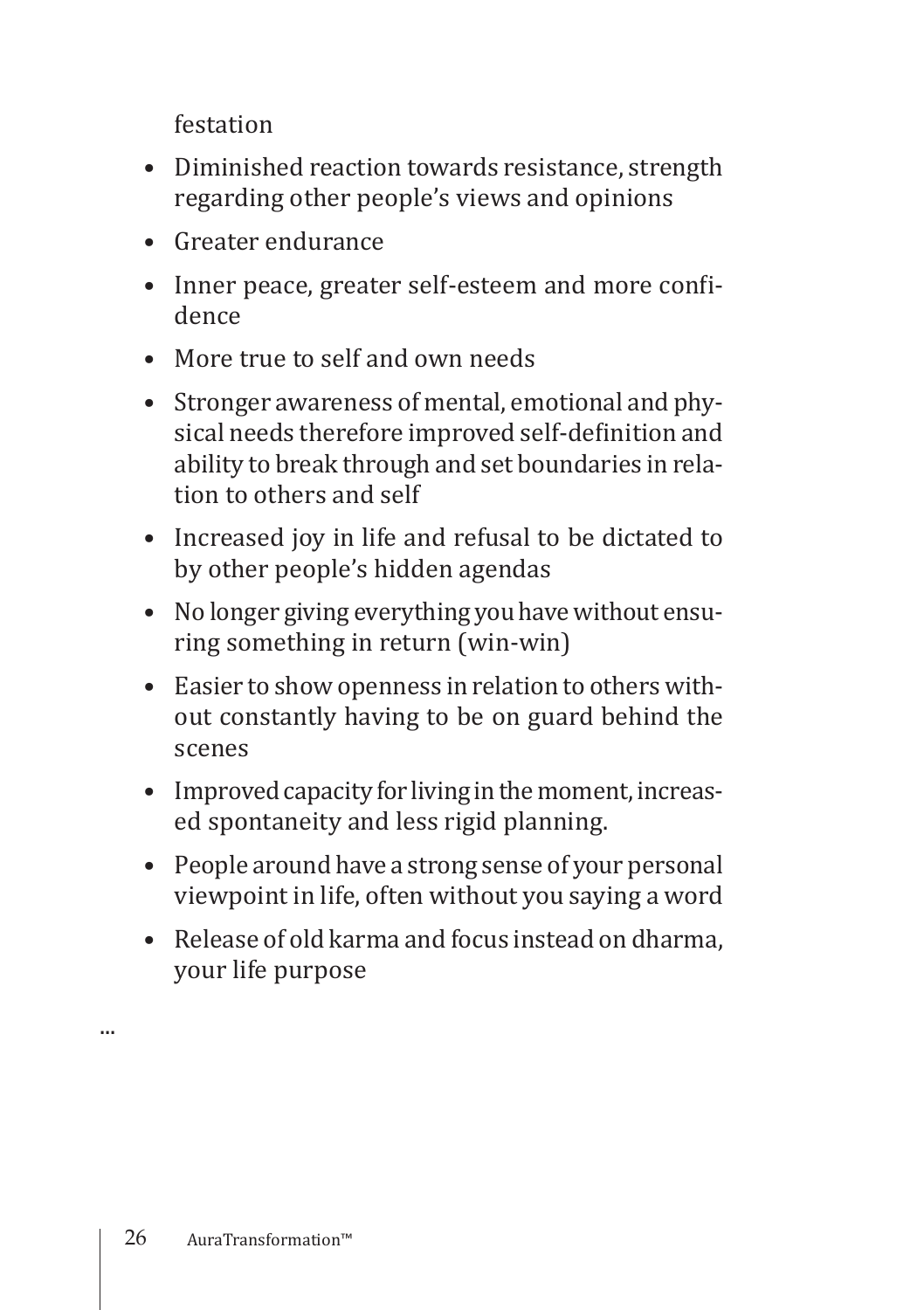It can sometimes come as a surprise to many aura-transformed people that after an AuraTransformation™ it is not always possible for clairvoyant people, who are able to read the astral body in the soul aura, to see that there has been a radical change in their aura and consciousness. This is because people with the soul aura and consciousness cannot always get deep-down into the consciousness, whereas spirit energy clairvoyant people can always orient themselves down into the system.

The astral clairvoyant often sees and reads the client's aura in a way that they may relate to him or herself.

...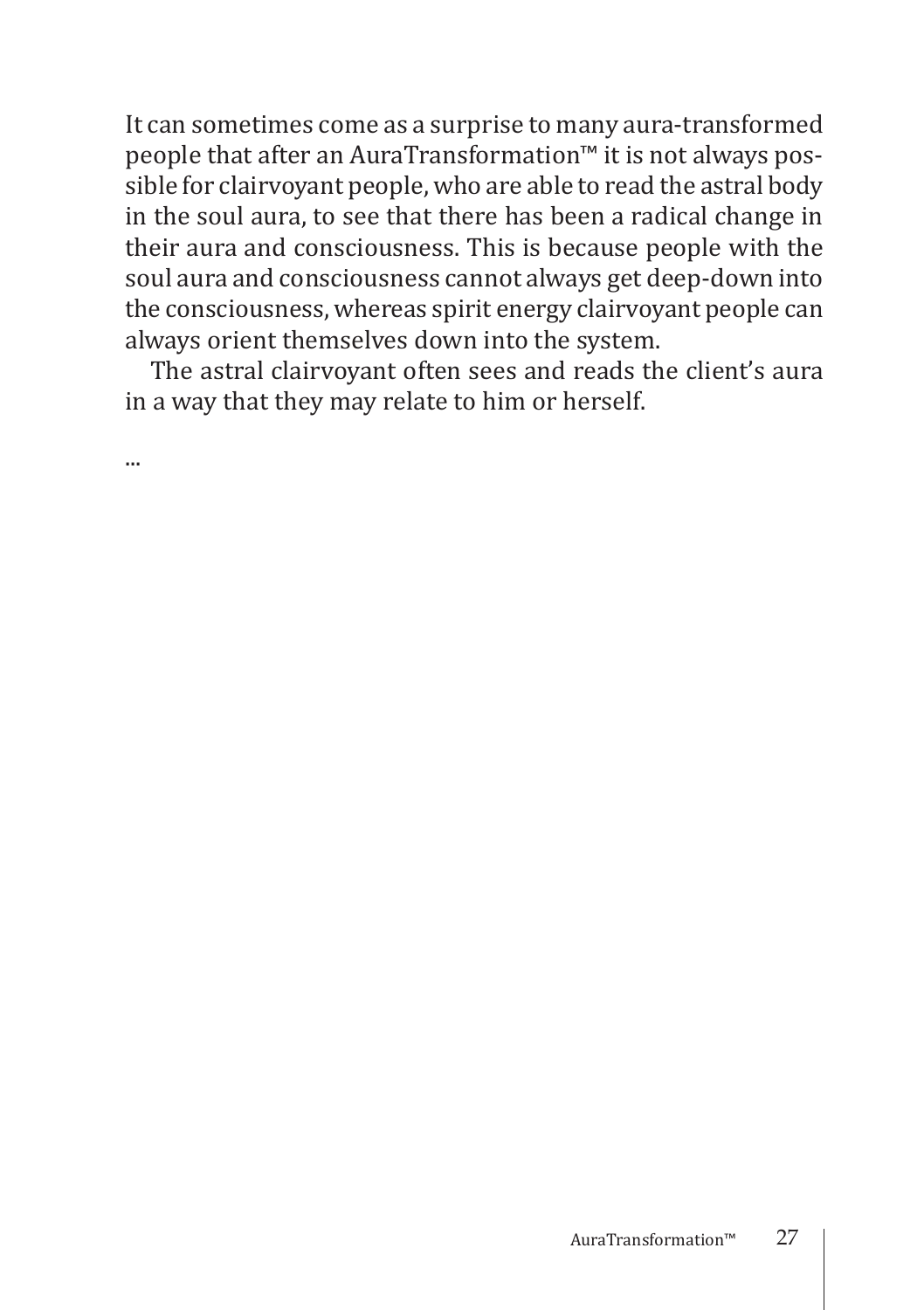## **The Founder of AuraTransformation™**

### **Anni Sennov**

Anni Sennov is the woman behind AuraTransformation™ and the founder of the Aura Mediator Courses™ which take place in different countries, mainly in Europe (**www.auratransforma tion.com**).

She works on a daily basis with the course instructors of the Aura Mediator Courses™ in several countries.

Anni Sennov is a clairvoyant advisor, international lecturer and the author of more than 20 books about energy, consciousness and self-development, as well as New Time children and relationships, several of which have been translated from Danish into a number of languages.

Together with her husband Carsten Sennov, she is a partner in the publishing company Good Adventures Publishing (**www. good-adventures.com**) and the management consulting and coaching company SennovPartners (**www.sennovpartners. com**), where she is a consultant in the fields of personal development, energy and consciousness.

Anni and Carsten Sennov have developed the personality type indicator the four element profile™ (**www.fourelement profile.eu**), that consists of four main energies corresponding to the four elements of Fire, Water, Earth and Air, which are each present in everyone in a variety of combinations of balance and strength. Multiple courses are offered on how to understand and integrate these elements both for private people as well as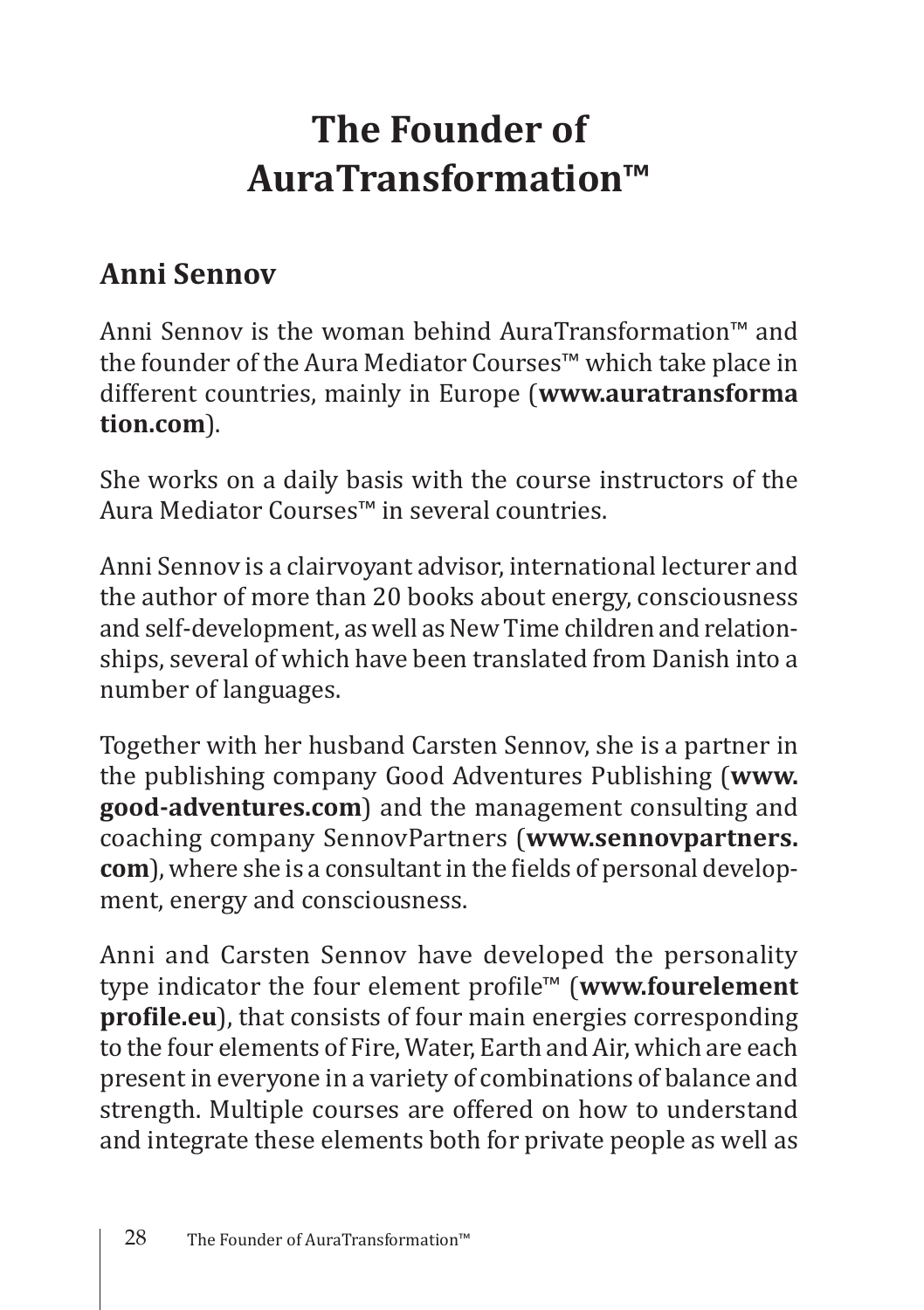businesses.

Anni Sennov was born in Denmark in 1962 and originally began her career in the financial world. Since 1993 she has had her own practice of personal counselling and her great strength is her ability to clairvoyantly perceive multiple relevant circumstances pertaining to her clients' personality and consciousness.

Anni Sennov's work and books are mentioned in numerous magazines, newspapers and have featured on radio and television in many countries, both in and outside of Europe.

You can connect to Anni Sennov's profile on LinkedIn, Google+, Twitter and Facebook, where she has an English author profile:

#### **facebook.com/pages/Anni-Sennov/141606735859411**

You can follow her blog and subscribe to her English newsletter at **www.annisennov.com**.

Furthermore, you can subscribe to the English four element profile™ newsletter at **www.fourelementprofile.eu**.

Last but not least, you can watch videos about AuraTransformation™ at **www.youtube.com/sennovpartners** and about the four element profile™ at **www.youtube.com/fourelement profile**.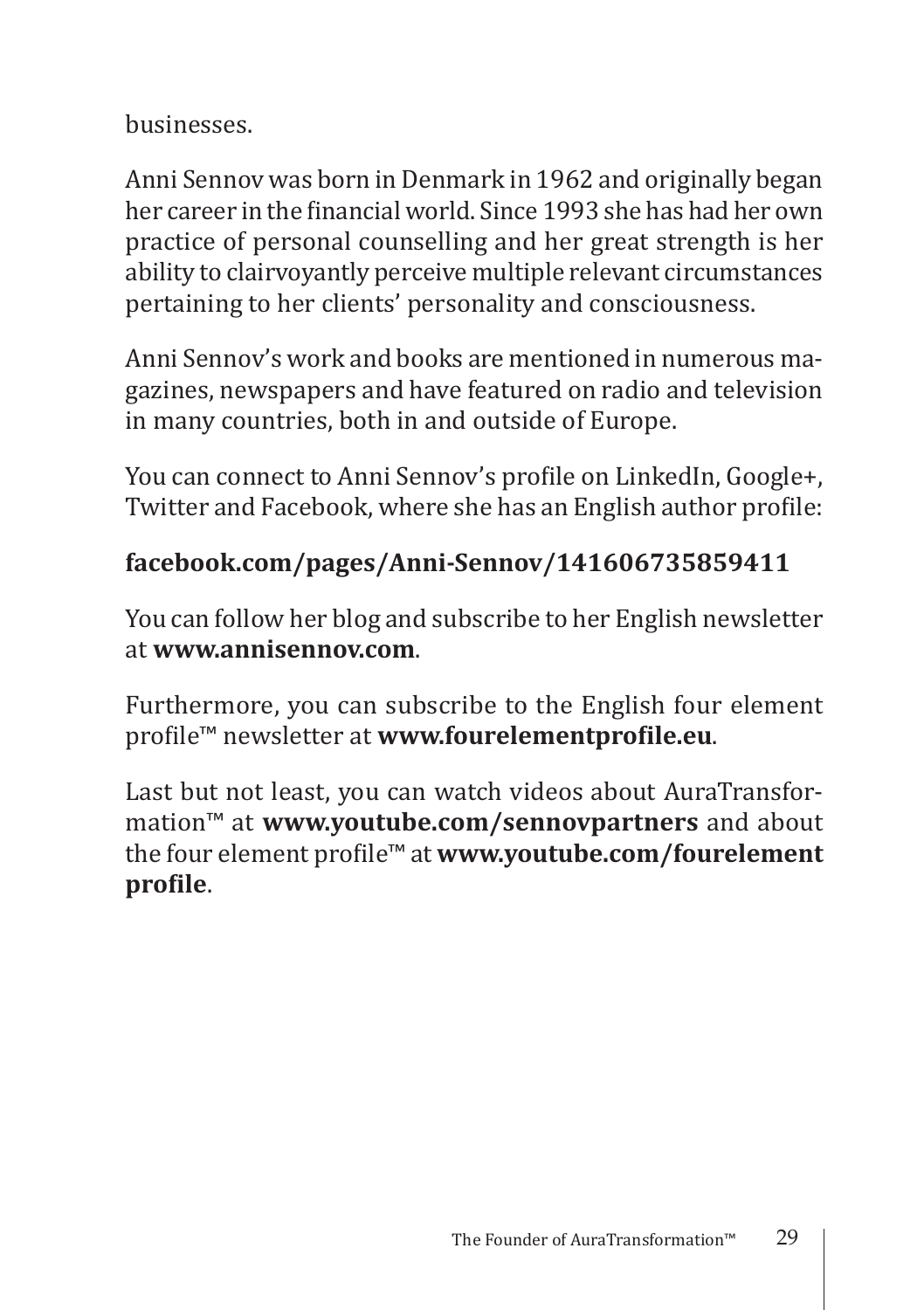# **Anni Sennov's Authorship**

#### **Current books:**

**Balance on All Levels with the Crystal and Indigo Energies** (English) Balance på alle planer med krystal- & indigoenergien (Danish) Kristalli- ja indigoenergiat ja kokonaisvaltainen tasapaino (Finnish) Les Énergies Cristal et Indigo : un équilibre à tous les niveaux (French) Balanse på alle plan med krystall- og indigoenergien (Norwegian) Balans på alla plan med kristall- och indigoenergin (Swedish)

**The Crystal Human and the Crystallization Process Part I** (English) **The Crystal Human and the Crystallization Process Part II** (English) Krystalmennesket & Krystalliseringsprocessen (Danish) Kristallmänniskan och Kristalliseringsprocessen (Swedish)

**Golden Age, Golden Earth** (English) Den Gyldne Jord (Danish) Jordens Gyllene Tid (Swedish)

#### **Karma-free in the New Time** (English)

Karmasta vapaana uuteen aikakauteen (Finnish) Karmafri i den nye tiden (Norwegian) Karmafri i den nya tiden (Swedish)

**Spirit Mates - The New Time Relationship** - Co-author: Carsten Sennov (English) Henkikumppanuus – uuden aikakauden suhde (Finnish) Spirit Mates – The New Time Relationship (Japanese) Andedualitet - Den Nya Tidens förhållande (Swedish)

**Get Your Power Back Now!** - Co-author: Carsten Sennov (English) Tag din kraft tilbage nu! (Danish) Astu omaan voimaasi! (Finnish) Récupère ton pouvoir maintenant! (French) Energy of the Art of Self-defense (Japanese) *(2-in-1: The Little Energy Guide 1 + Get*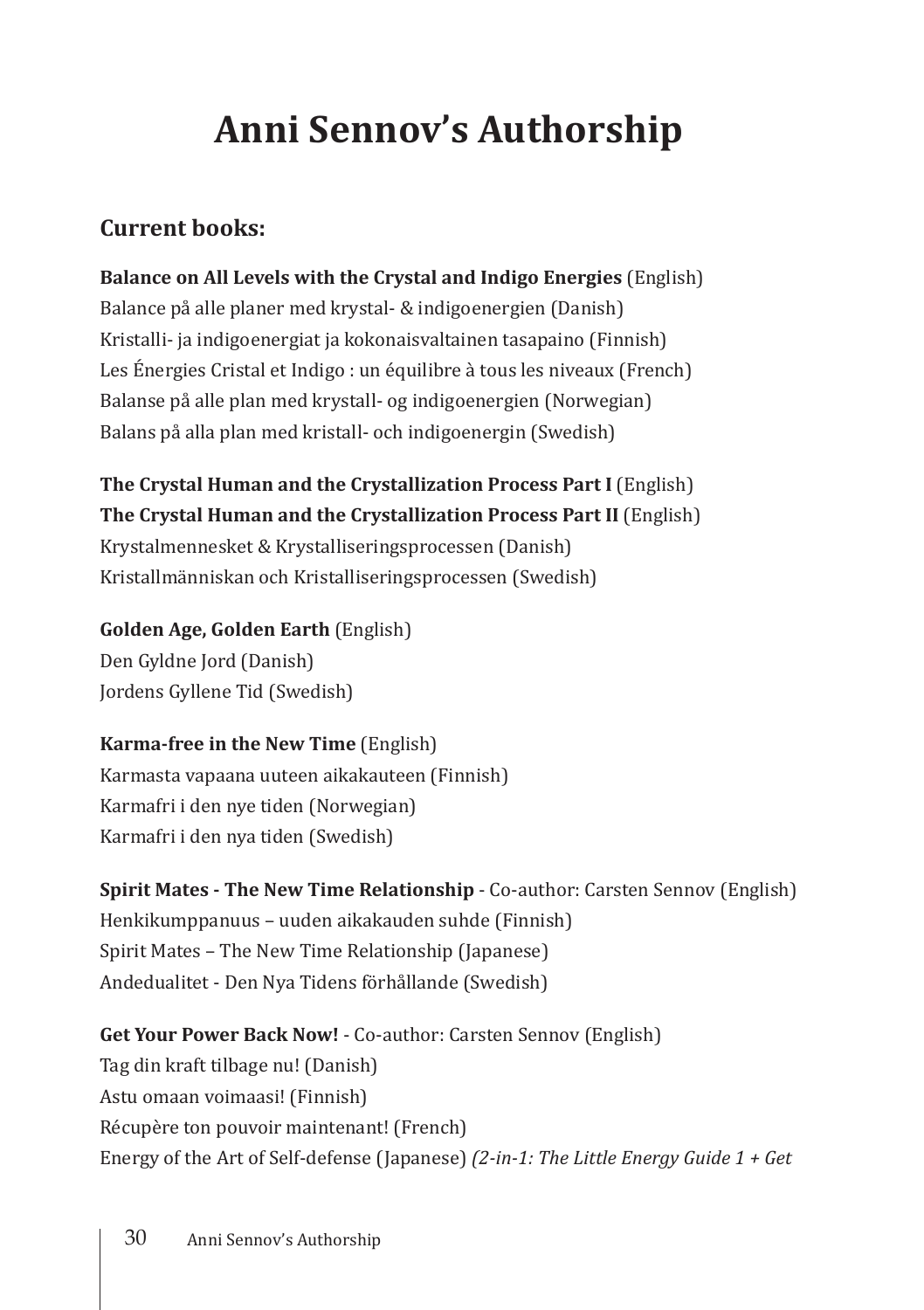*Your Power Back Now!)* Ta tilbake kraften din nå! (Norwegian) Ta tillbaka din kraft nu! (Swedish)

#### **The Little Energy Guide 1** - Co-author: Carsten Sennov (English)

Malý energetický průvodce 1 (Czech) Den lille energiguide 1 (Danish) Väike energia teejuht 1 (Estonian) Pieni energiaopas 1 (Finnish) Le petit guide de l'énergie 1 (French) Energy of the Art of Self-defense (Japanese) *(2-in-1: The Little Energy Guide 1 + Get Your Power Back Now!)* Den lille energiguiden 1 (Norwegian) Мини-руководство по работе с энергией, часть 1 (Russian) Den lilla energiguiden 1 (Swedish)

#### **Crystal Children, Indigo Children and Adults of the Future** (English)

Kristall-lapsed, indigolapsed ja uue ajastu täiskasvanud (Estonian) Pure Indigo & Pure Crystal Children (Japanese) Кристальные дети,дети Индигои взрослые нового времени (Russian) Kristallbarn, indigobarn och framtidens vuxna (Swedish)

#### **Love, Sex and Attraction - A Short Guide to a Successful Relationship** (English)

*(Be a Conscious Leader in your own Life)*  **Bliv bevidst leder i dit eget liv** (Danish) - Co-author: Carsten Sennov Bli medveten Ledare i ditt eget liv (Swedish)

#### **Sold out titles can be found at www.annisennov.com.**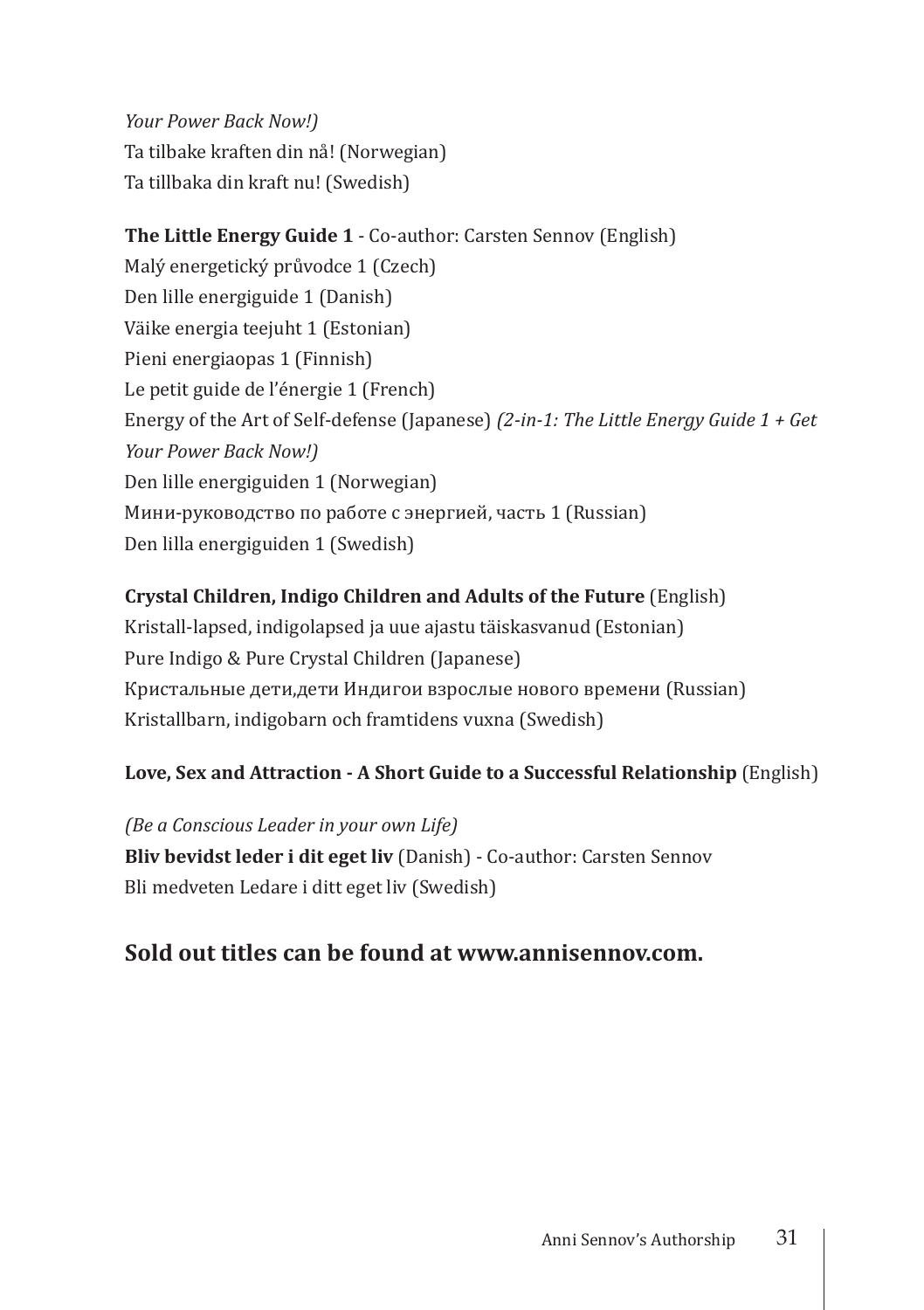### **Related books**

#### **The Crystal Human and the Crystallization Process Part I and Part II**

by Anni Sennov



#### **Get Your Power Back Now!**

by Anni & Carsten Sennov



#### **Spirit Mates The New Time Relationship**

by Anni & Carsten Sennov



**See Barnes & Noble, Amazon and others**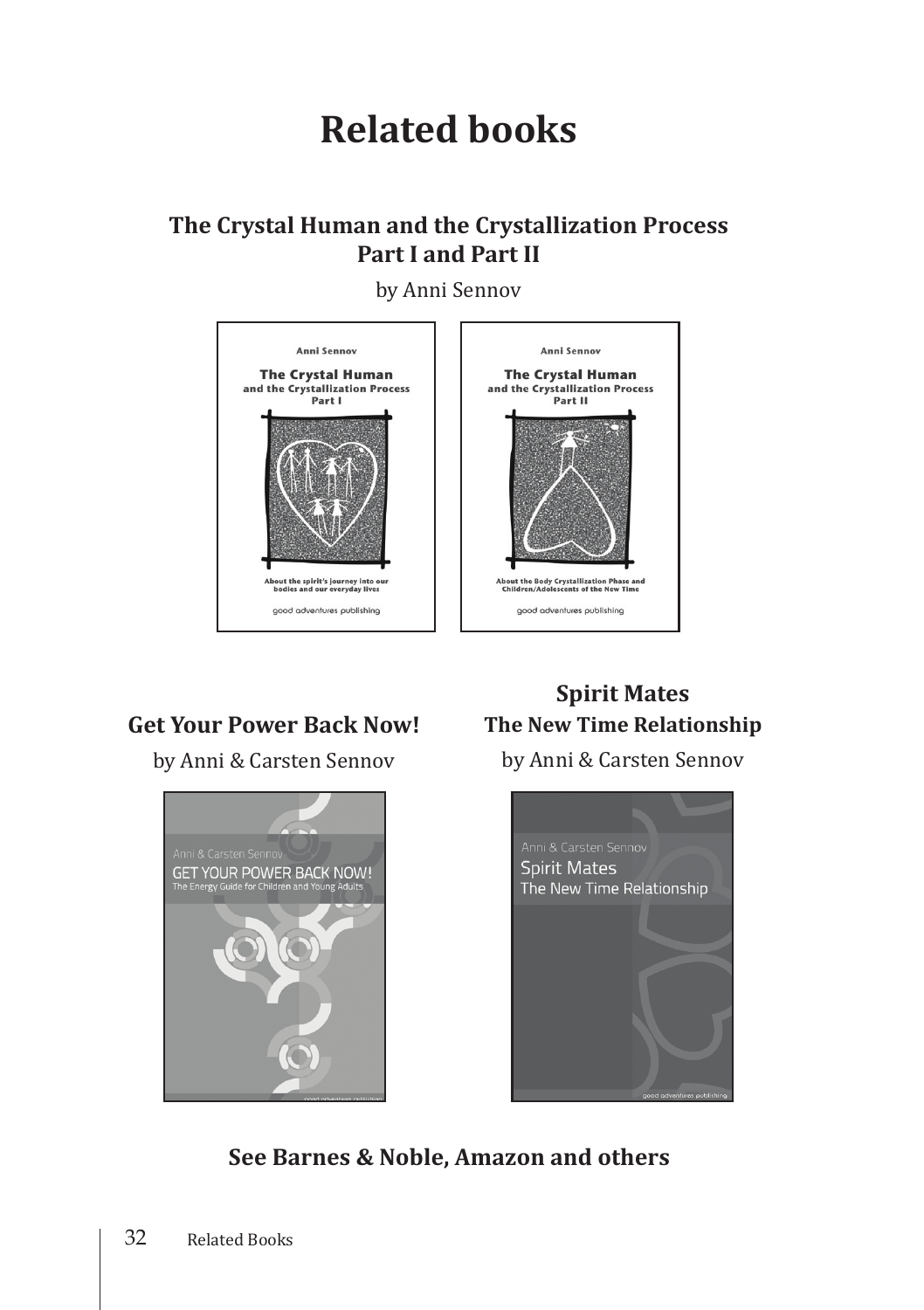# **The Aura Mediator Courses™**

The Aura Mediator Course is a 5-day intensive course whereby the participants obtain all the abilities and experience necessary to successfully perform AuraTransformation treatments.

#### **Who can take the course?**

- People with a passion and sensitivity for working with themselves, with other individuals and/or with society at large through a development and expansion of consciousness and awareness standpoint
- Those who wish to enhance their own abilities, life skills and overall quality of life
- People who wish to help others by synchronizing and updating their energy fields with the rapidly changing energies of our time
- People who wish to use their skills with AuraTransformation™ as an add-on to their already established business, or as the main focus of what they offer to clients

All participants are required to have had an AuraTransformation™ at least 2 months prior to the course.

#### **What happens during the Aura Mediator Course?**

This course is an intensive process which is experienced both theoretically, as well as within one's own physical body and aura. The work with AuraTransformation™ and therefore the Aura Mediator Course, deals with integrating and balancing the new aspects of the four elements (Fire, Water, Earth and Air) as a